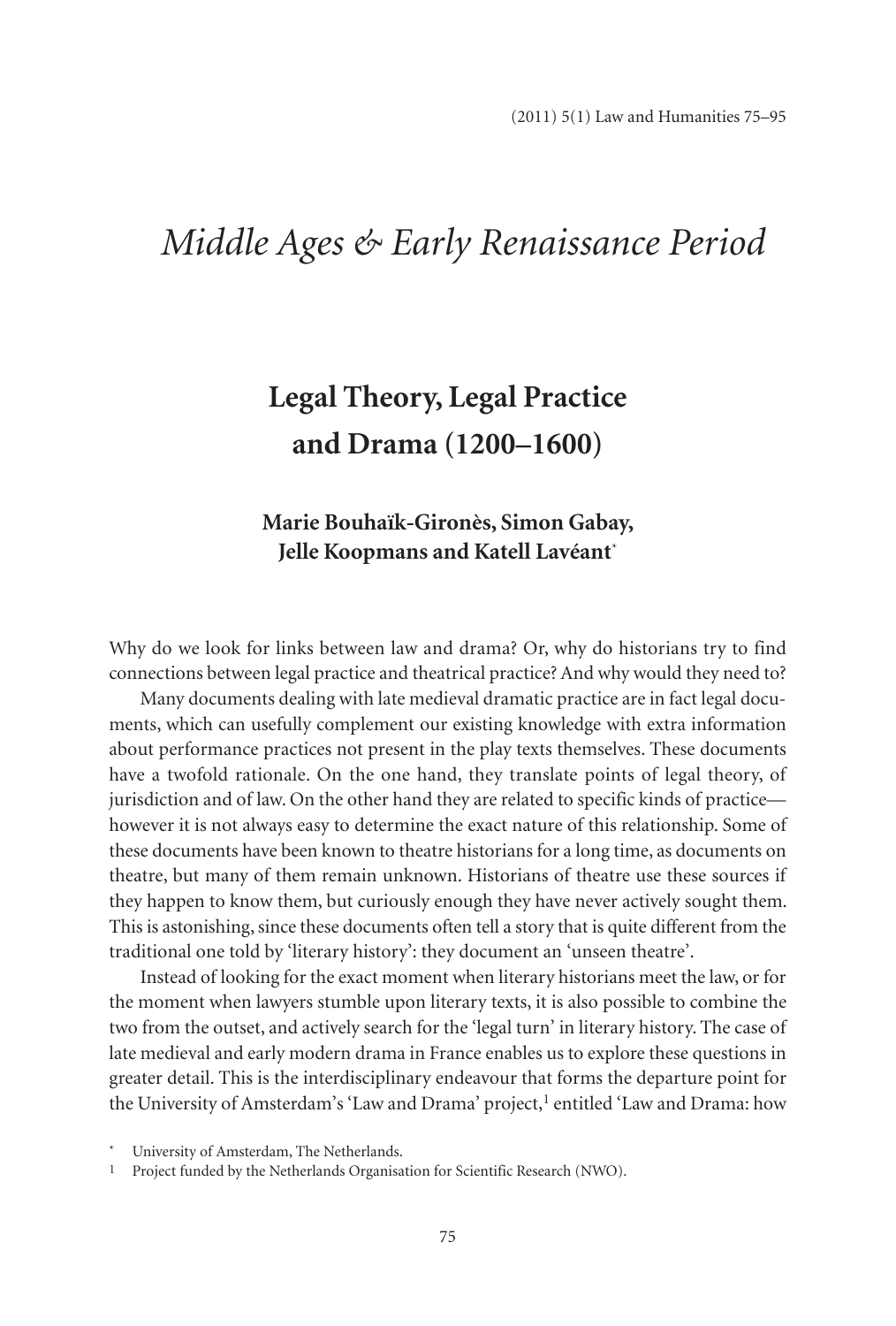theatrical practice has been defined by, with and against the law in France and in Frenchspeaking regions (thirteenth–sixteenth centuries)'. Legal sources on late medieval drama in France have not yet been explored. They are all the more interesting because drama and theatre have always had a complex relationship with the law. Different authorities tried, in different ways, to control dramatic activity and performance, sometimes funding them, sometimes prohibiting them or subjecting texts to severe censorship. Acting troupes received privileges (like the Confrères de la Passion), and (professional) actors signed notarial contracts in order officially to register their mutual engagements. Of course, canon law and civil law inherited their notions of theatre from Antiquity, but this theoretical knowledge did not enable them to cope with more modern theatrical practice. Within this research programme, archival records are not used to document the history of theatre; rather they are analysed for their own sake. Their provenance, institutional context, and conservation history reveal information about the conceptualisation of theatrical performance, and the legal status of drama, actors and dramatic texts. The first clear examples of drama in the vernacular (thirteenth century, mainly around Arras) and the Wars of Religion in France set the start and end points for this research programme. Thus, the programme tries to bring together and combine different types of sources, deautonomising disciplinary thinking. In doing so, it also draws into question the institutionalisation of knowledge that separated the theatre (considered as part of 'literature') from the authorities controlling the public space, from legislation on cultural practice, and from the regulation of the infrastructure of cultural life. It aims to change our way of thinking, and create the means, if not for an epistemological rupture, at least for an end to our easy acceptance of what is commonly called the history of the theatre.

This reflection originated in the apparent tension between the different, even multiple authorities and the realities of theatrical practice in the period. There is generous funding, yet there are severe prohibitions; there is control and yet there is a policy of 'laissez-faire'. There is a problem with satire (religious and political), yet it is not clear whether this only concerns theatre, or whether theatre is just one of multiple objects of control and legislation. A central point is the famous myth of the anti-theatrical attitude of the Church, and the subsequent so-called 'second birth' of European drama in liturgical practice. Within the cultural infrastructure of theatrical institutions, practical organisation becomes more and more evident: rules and stipulations abound, even to the point of including health insurance for actors. This growing regulation demonstrates how the world of law gradually becomes part of the world of theatre in this period—or perhaps, how the theatre gets mixed up with the law. Both interpretations can be seen as valid.

This project, for once, does not focus on the play-texts that have made their way down to us; rather it is about historical sources. We often know about theatrical performances either because the text has been kept in some form, or because the performance caused problems or called for special measures. Contracts, trial records, synodal statutes and conciliary legislation continually raise the question of the precise nature of the relation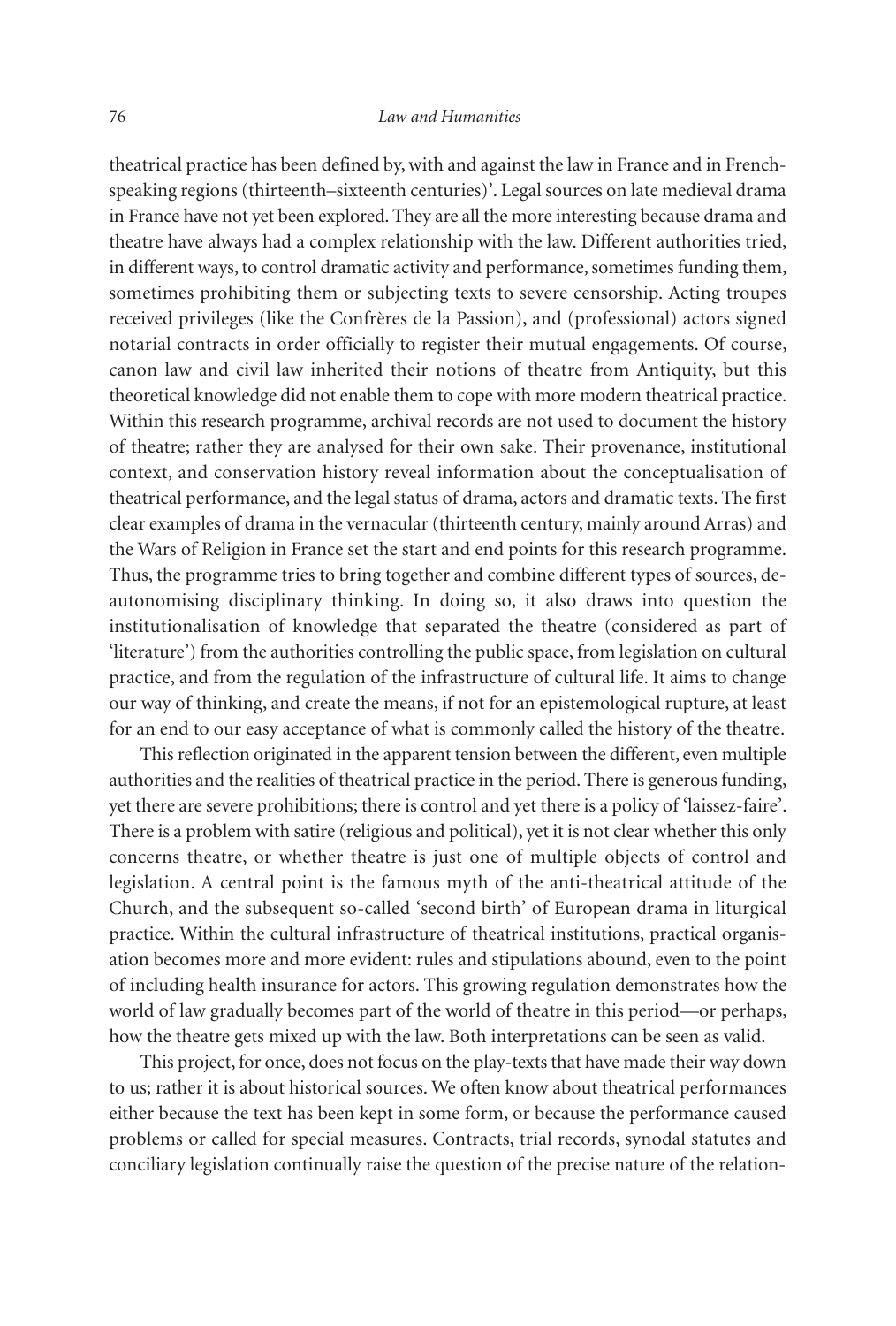ship between normative and legal sources on the one hand, and theatrical practice on the other. It is also important to consider the motivations behind certain documents: for example, the famous circular letter written by the Parisian Faculty of Theology (12 March 1444, old style) about the Feast of Fools is certainly not merely a straightforward description; in fact it aims to prohibit these practices.2 The regulation of mystery plays by the 'Parlement de Paris' (1542, 1548) had to be repeated in 1577 and 1598—and mysteries continued to be performed.3 And municipal account books, when they mention theatre, see it from an accounting point of view: they measure performances by yards of cloth or by barrels of gunpowder. Carpenters' contracts or carpenters' reclamations for nonpayment, even if related to dramatic performances, are still nothing more than carpenters' contracts and reclamations, yet they can act as fascinating sources on dramatic practice.

The central aim of the project, then, is not to look for information on dramatic practice in legal sources, nor is it to look for traces of legal thought in dramatic texts. Instead, it is about an integrated approach. If we have, for example, a notarial act dating from 1649–50 which tells us about a certain Philippe Boissard, a bachelor in theology, who apparently composed a 'farce en forme de prétandu libelle' (a farce in the form of a pamphlet),4 our main interest is in the conflict that generated the act (Boissard claims to have been falsely indicted) and the place of the farce within this conflict, as well as the formalisation of these facts in a legal act which, in itself, is not about theatre. This example also shows why it is not always easy to determine the exact object of legal sources. Boissard has been indicted for a farce, but it took the form of a pamphlet (a printed edition? a libelous tract?) and he is a cleric. Sometimes legal documents are about the theatre, sometimes they are about the spoken word, and sometimes they are about the practitioners. Sometimes, as in the case of many pardon letters or *lettres de rémission*, drama receives nothing but a passing mention.

Documents have come down to us from manifold sources: the Parliaments, the Inquisition, the king, municipalities, bishops, religious orders. There are many documented cases of conflicts in jurisdiction—and it is certainly not always easy to grasp what exactly a document is about. It is important to create a typology of source material, and to launch an active search for new documentation. Earlier publications have already made clear how important trial records and witness statements can be.<sup>5</sup> In particular we should cite Marie

<sup>2</sup> Edmund K Chambers, *The Mediaeval Stage*, vol 1 (Oxford University Press, 1903) 294. Ever since, this document has been cited as a 'description' of a certain reality.

<sup>3</sup> Véronique Dominguez, *La scène et la Croix. Le jeu de l'acteur dans les Passions dramatiques françaises (XIVe – XVIe siècles)* (Brepols, 2007) 27–31; Jules Douhet, *Dictionnaire des mystères* (J-P Migne, 1854) cols 1351–2, 1355–6. A solid overall interpretation of these documents is still wanting.

<sup>4</sup> Angoulême, Archives départementales de la Charente, E 2007 (Liasse)—acts of maître Amelin, royal notary at Angoulême (30 January 1647–21 September 1650).

<sup>5</sup> Marie Bouhaïk-Gironès, 'Le procès des farceurs de Dijon (1447)' (2003) 7 *European Medieval Drama* 117–34; Katell Lavéant, 'Le théâtre du Nord et la Réforme. Un procès d'acteurs dans la région de Lille en 1563' (2007) 11 *European Medieval Drama* 59–77; Michel Rousse, 'Une représentation théâtrale à Rouen en 1556' (2003) 7 *European Medieval Drama* 87–116.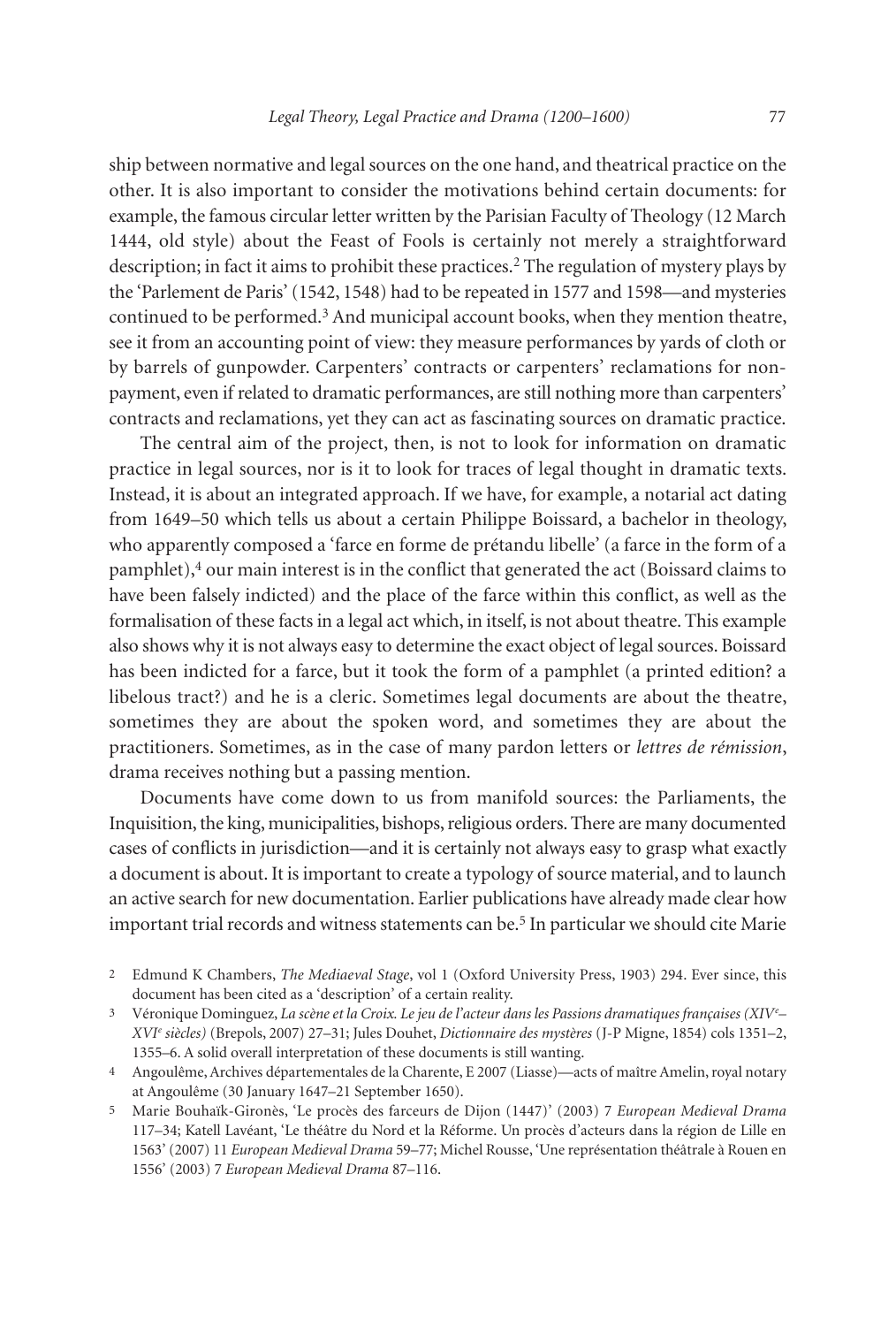#### 78 *Law and Humanities*

Bouhaïk-Gironès' work on the Parisian Basoche, where law and drama are historically interlinked.6 As a professional community of law clerks of the Parisian Parliament, its festive and parodic culture profoundly influenced the development of theatrical literature. The dramatic production of the Basoche simply extends its didactic role: it is a school for legal practice and theatrical practice; a conservatory of the techniques of the spoken word. The question of the social status of the actor will be explored in greater detail in the second part of this article, but for further detail we refer to Marie Bouhaïk's monograph on the subject. The importance of the political and cultural infrastructure to the study of early modern drama has been put forward in the monograph Lavéant devoted to the Frenchspeaking Low Countries.7And of course, there is a vast body of ecclesiastical legislation on drama, which is much more complicated than theatre history's dogmatic focus on the Roman Church's anti-theatricality would lead us to believe.8

In order to map out the territory and test our approach, this article will focus on three types of legal documents, to illustrate the point at which law and drama meet. In the first part of this article, the central question will be that of medieval perceptions of ecclesiastical sources and their conceptualisation of drama. The main focus of this 'archaeology' will be a straightforward analysis of words and things, but it will also provide interesting perspectives on the evolution of thinking—and not thinking—about drama. The second part of the article will investigate another point of dogma in theatre history: that the rise of professional theatre occurred during the Italian Renaissance. This conception is mainly based on one single legal document, which in fact tells us a different story once it is properly contextualised. And that is not all: at the same time, we will show how theatre historians simply have not done their elementary homework as historians. The third issue that we will address is the tension between imperial and municipal regulations on theatre during the Reformation, especially in the French-speaking Low Countries. This analysis has many consequences for, on the one hand, our approach to documentation and practice, and, on the other hand, the study of theatrical traditions in many other regions (for example the South-West of France, or the Franche-Comté). But let us first take a closer look at the ecclesiastical sources.

<sup>6</sup> Marie Bouhaïk-Gironès, *Les clercs de la Basoche et le théâtre comique (Paris, 1420–1550)* (Honoré Champion, 2007).

<sup>7</sup> Katell Lavéant, *Théâtre et culture dramatique d'expression française dans les villes des Pays-Bas méridionaux (XVe –XVIe siècles)*, dissertation, Amsterdam, 2007 (Paradigme, forthcoming).

<sup>8</sup> This matter will be further investigated in the PhD thesis currently being prepared by Simon Gabay at the University of Amsterdam.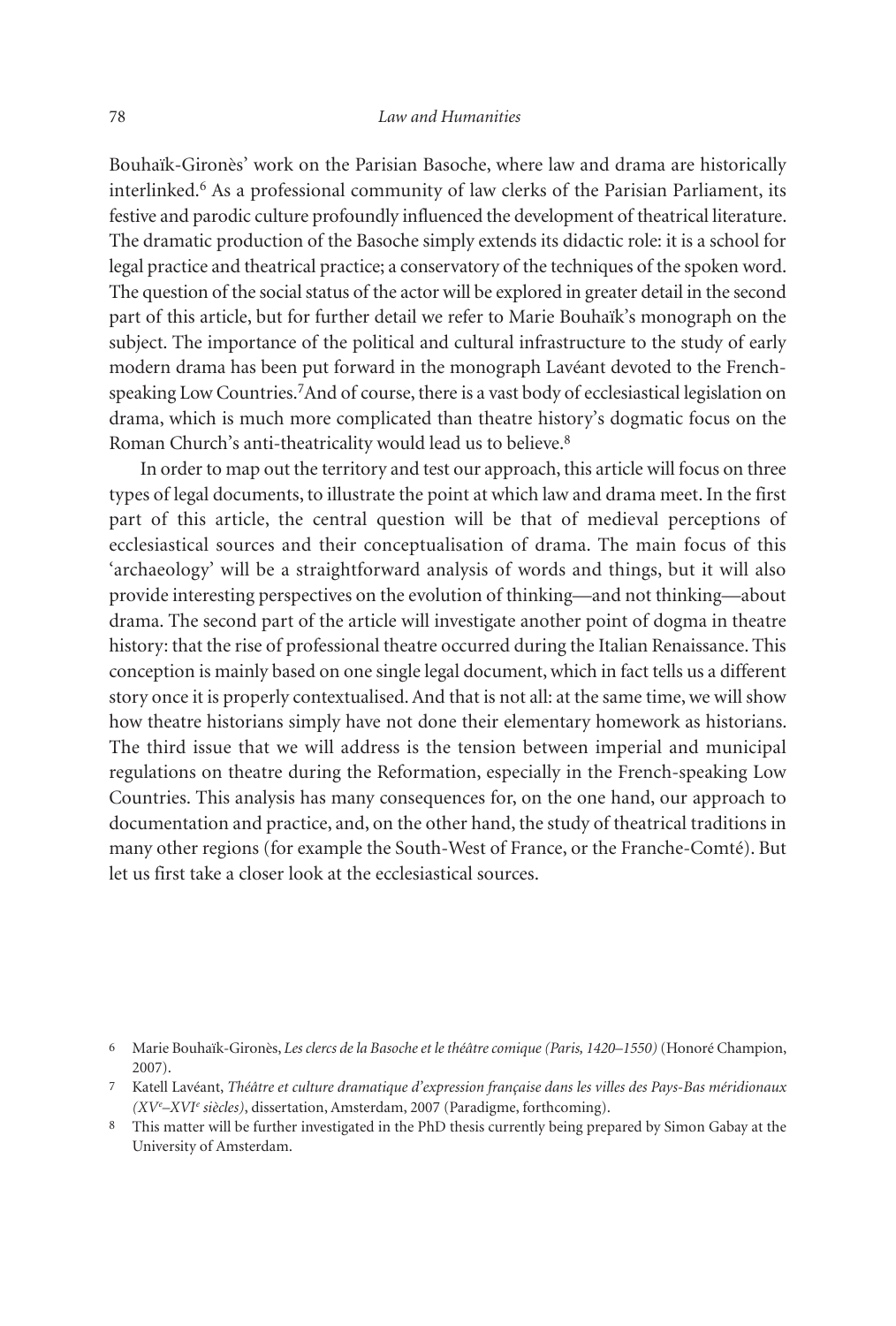#### THE CHURCH, OR CODIFICATION AS AN *ARS POETICA*

The question of whether the people of the Middle Ages understood what theatre could be is an object of debate, and one that is all the more important because the answer has a bearing on the very existence of theatre in this period. How can one practise what one cannot even imagine? Different monographs give different answers, largely dependent on the nature of the sources used. Edgar de Bruyne uses the *Artes Poeticae*, and stresses the distance between Antiquity and the Middle Ages.9 Others hold the opposite position and try to dig up a recognisable medieval theatrical practice, or even a continuity between Antiquity and Renaissance theatres based on theology and dictionaries (with their glosses).<sup>10</sup> However, the first of these positions seems to prevail, with the argument being that the hostility of the Church would have destroyed the very concept of theatre.<sup>11</sup>

Now if the persistence of words through time shows a certain amount of continuity, their potentially shifting meaning complicates the understanding of documents, or offers only questionable solutions. Researchers are often confronted by the essential problem formulated by Mary Hatch Marshall: the need 'to distinguish literary tradition from contemporary application in the living Latin language'.12 Canon law may offer a way to circumvent this problem. Beginning from the same compulsory tendency to classify, it also comes into contact with the arts; more specifically with the art we are talking about here. Theatre has a performative dimension, in that it is practised in public, and therefore publicly regulated. However, whilst lawyers might depend on the same documentation (and therefore on the same way of thinking) as others, they ultimately have to assess and pass judgment on a specific reality. It is not the theoretical and historical dimension of their writings that offers a new view: rather we can learn from their incessant efforts to actualise their exegesis in relation to actual practice.

- 9 'Il va de soi que Diomède se met ici au point de vue de la représentation scénique. Les médiévaux ne voient que le contenu ou l'esprit de la forme poétique.' Edgar De Bruyne, *Etudes d'esthétique médiévale*, 'Bibliothèque de l'évolution de l'humanité' vol II (Albin Michel, 1998) (1st edn De Tempel, 1946) 386. ['It goes without saying that Diomedes here adopts the perspective of scenic representation. Medieval man only saw the content or spirit of the poetical form.']
- 10 'The thread that connects the Elizabethan stage with the Roman cannot be traced all the way, but there are hints that it existed', states Jack Ogilvy. If his attitude is the most extreme on this subject, it contains many references to more nuanced works: Jack DA Ogilvy, 'Mimi, Scurrae, Histriones: Entertainers of the Early Middle Ages' (1963) 38(4) *Speculum* 603–19.
- 11 Luigi Allegri, *Teatro e spettacolo nel medioevo*, 'Biblioteca universale Laterza' (n° 242) (Laterza, 1988). The author supports an equivalent hypothesis, which he summarises thus: 'During the Middle Ages, theatre died, or so it is said. I believe it would be more apt to say that the *idea* of theatre died, suffocated by a Christian culture that has long waged a virulent ideological campaign against it.' (Luigi Allegri, 'On the Rebirth of Theatre, or the *idea* of Theatre, in Humanistic Italy' in Paul C Castagno (ed), *Theatrical Spaces and Dramatic Places: The Reemergence of the Theatre Building in the Renaissance* (University of Alabama Press, 1996) 51.
- 12 Mary Hatch Marshall, 'Theatre in the Middle Ages: Evidence from Dictionaries and Glosses' (1950) 4(1) *Symposium: A Journal Devoted to Modern Foreign Languages and Literatures* 2.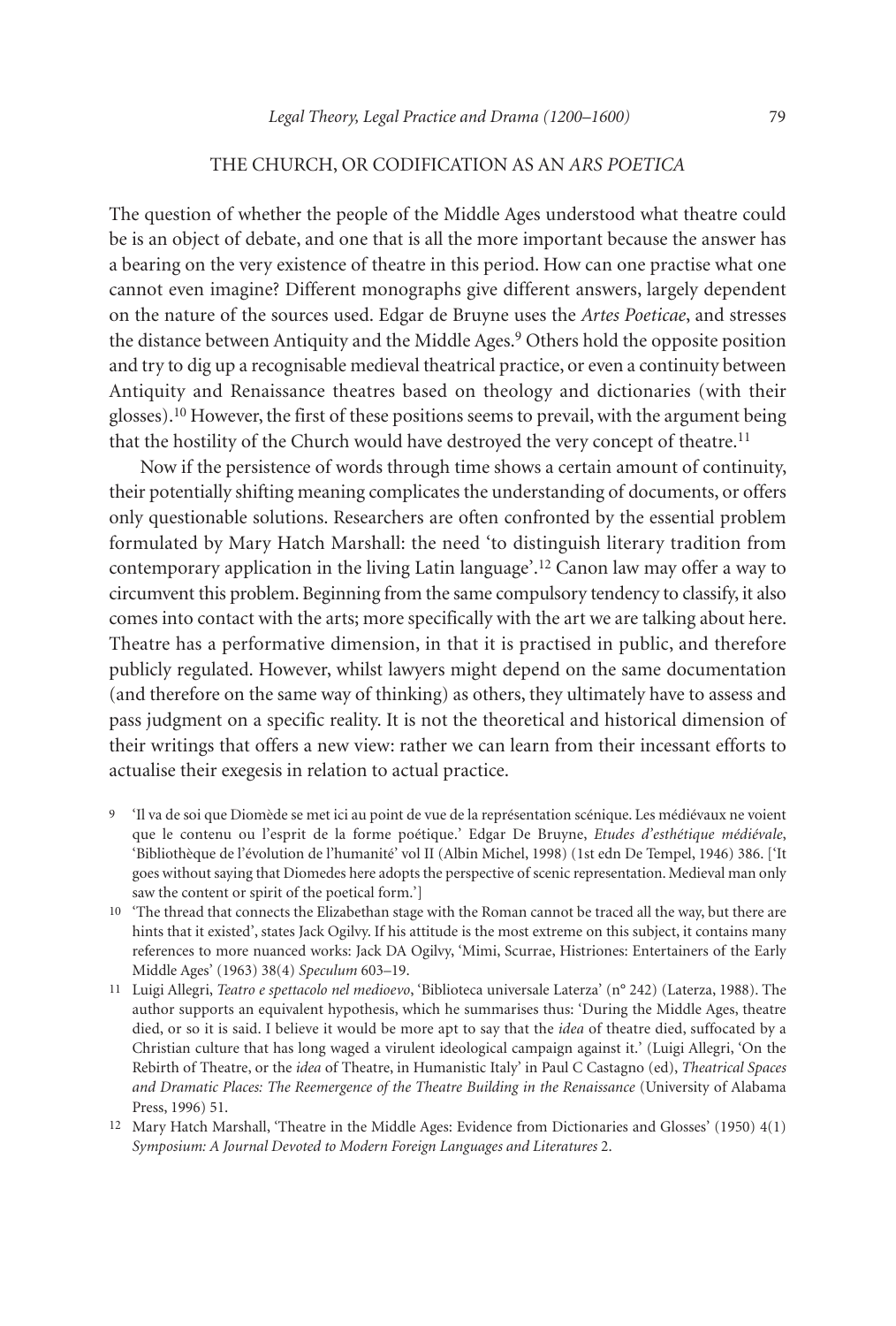#### 80 *Law and Humanities*

The idea is to re-open the case and to use the legal code as an 'ars poetica'. In this way, important new documentation, unpublished or forgotten, can pave the way for a resolution of the problem.13 Our first analysis, based on Gratian's *Decretum* and its earliest glosses (especially those by Rufinus of Bologna and his disciple Stephen of Tournai), aims to grasp the position of canon law at its inception.<sup>14</sup> We will proceed through an analysis of later documents, legislation and practice, in order to try to identify possible evolutions.

The clearest example of a system of legal interpretation displaying a twofold attitude towards the exegetical tradition, and thus a modernisation of way things should be understood, is to be found in the thirty-third distinction, second canon of the first part of the *Decretum*. In its list of reasons for exclusion from the priesthood, the canon mentions 'in scena lussisse' ('to play on stage').15 Commentators tend to linger on this point.16 Let us specify that all artistic matters regarding performance are irrelevant, since this reflection is concerned purely with the regulation of moral issues. The position of the law is not situated within any literary continuum: it is situated in the public space and in ways of life. That position is, however, meaningful: there is no canon devoted to this problem.17 This attitude is far from being isolated. We could recall Hugh of Saint-Victor's *Didascalicon* (written before 1140, about the same date of Rufinus' commentary), which situates the *theatrica* amongst the seven *artes mechanicae*, and not amongst poetry.18

Rufinus elaborates, in a classic way,19 on the meaning of *scena* in Latin and Greek:

The scena is a place next to the theatre, in the way of a house with a pulpit, which was called the orchestra-pulpit, where comedians and tragedians sang, where histrions and mimes danced.

- 13 Here we are strongly reminded of Umberto Eco's analysis of medieval aesthetical discourse: 'Qu'il en ait parlé tout en faisant de la philosophie ou en faisant de la théologie importe peu: il suffit de lire selon une clef philosophique des pages théologiques' (*Le problème esthétique chez Thomas d'Aquin* (PUF, 1993) 14). ['Whether he spoke of it in a philosophical or in a theological context does not matter all that much: it is sufficient to read theological pages with a philosophical key.']
- 14 Jean Gaudemet, 'L'élaboration du droit canonique (XIe –XVe s)' in Jean Gaudemet, *Formation du droit canonique et gouvernement de l'Eglise de l'Antiquité à l'âge classique* (Presses Universitaires de Strasbourg, 2008) 180 (article taken from E Maier, A Rochat and D Tappy (eds), *A cheval entre histoire et droit, Mélanges Poudret* (Bibliothèque historique vaudoise, 1999) 211–34).
- 15 *PL*, CLXXXVII, col 185b. In scenical plays we find simony, mutilation, bigamy, usury and the like. These recurring and to an extent changing lists will not be studied here, but they can help us understand in a concrete manner the status of the scenic arts in the Middle Ages.
- 16 Raising this question directly implies a reference to the article in which Michel Rousse summarised a large part of the problem: Michel Rousse, 'De la scena médiévale à l'espace de la commedia dell'arte' in Michel Rousse, *La scène et les tréteaux* (Paradigme, 2004) 25–50 (first published as 'De la *Scena* médiévale à l'estrade de la commedia dell'arte' in Maria Chiabò and Federico Doglio, *Origini della Commedia Improvvisa o dell'arte* (Torre d'Orfeo, 1996) 303–27).
- 17 Cf below the canons from Cahors and Toledo, or even the canon of the *Decretum* that follows.
- 18 Paul Zumthor, *La Lettre et la voix. De la littérature médiévale*, 'Poétique' (Seuil, 1987) 289–90. The reference Taylor made to a gloss by William of Conches on this passage of the *Didascalicon* (*The Didascalicon of Hugues of Saint Victor* (Columbia University Press, 1967) 205 n 68) mentioned by Zumthor is an essential document in the chronology of the acceptance of theatrical practice, and it justifies the classification using the same arguments as the Aquinate.
- 19 See Hatch Marshall (n 12) 7, 10, 21, 25, 26 for definitions of the *scena* during the High Middle Ages.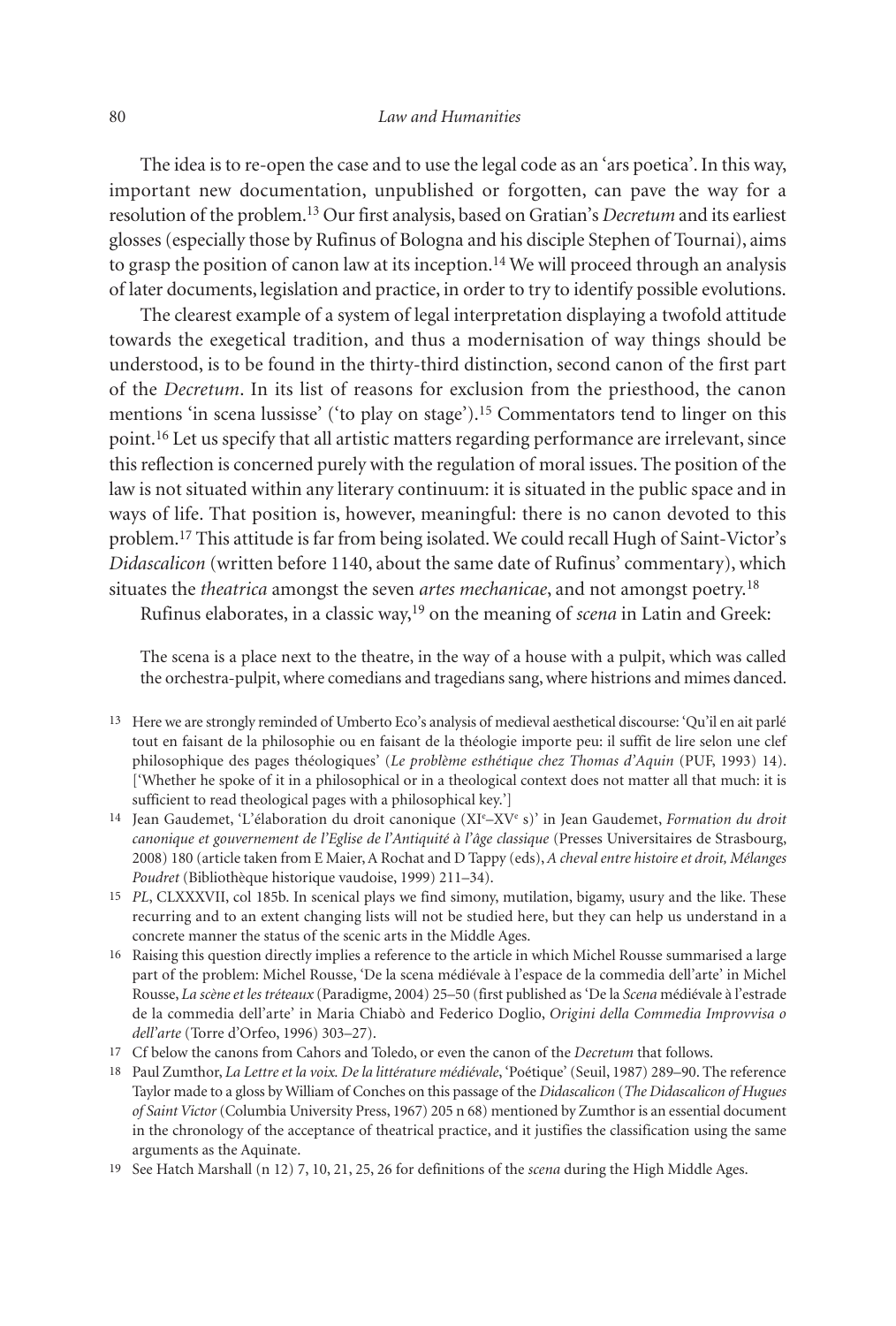It is called scena from the Greek, as it was built like a house; that is why the Hebrews called it the scenophegia-feast of the tabernacles resembling domiciles. Scena in Greek, umbra in Latin: from whence, scena or umbraculum where poets sing songs.  $20$ 

Stephen only summarises his master's ideas<sup>21</sup> in order to propose a much longer and more contemporary interpretation of the term. He passes from the past tense to the present ('sed hodie'!). The two canonists return to the problem once more:

But today the scena is what is established as occasion for plays in any place, where people go to spectacles. And those who after being baptised play in such a scena, are prohibited to come and receive the clerical gift.<sup>22</sup>

Stephen attempts to develop this further:

The scena, as Labeo defined it, which is the occasion for having plays in some place, where some spectacle takes place or is moved, placed in public or private, or in a quarter, in which place men can be admitted because of spectacles.<sup>23</sup>

Clearly canonists, and *a fortiori* medieval men, could divest themselves of the old paradigms that continued to imprison other commentators. They did so in the context of a reality that witnessed the development of 'play' in space, thereby entering into contact with the *arts poétiques*<sup>24</sup> that are traditionally cited as having kept the Middle Ages in a state of ignorance. However, Stephen's reference shows the existence of an alternative interpretation that could prove more helpful in our understanding of the theatrical phenomenon.25

- 20 'Scena enim erat locus iuxta theatrum, in modum domus instructa cum pulpito, quod pulpitum orchistra vocabatur, ubi cantabant comici tragedique, saltabant ystriones et mimi. Dicta autem scena greca appellatione, eo quod in speciem domus erat instructa; unde apud Hebreos tabernaculorum festivitas scenophegia ad similitudinem domiciliorum appellabatur. Vel scena grece, latine umbra: hinc scena seil, umbraculum, ubi poete carmina recitabant.' Rufinus of Bologna, *Die 'Summa decretorum' des Magister Rufinus* (F Schöningh, 1902) 78.
- 21 '*in scena* ie in theatro; a scenon, quod est umbraculum propter cortinas quasdam, intra quas latitabant personae, quae ad gestus suos repraesentandos prodibant.' Stephen of Tournai, *Die 'Summa' des Stephanus Tornacensis über das 'Decretum Gratiani'* (E Roth, 1891) 50–51.
- 22 'Sed hodie scena est que ludorum causa in quolibet loco, ubi ad spectaculum convenitur, statuitur. Ubi ergo, qui consueverunt post baptismum in huiusmodi scena ludere, ad clericale munus prohibentur venire.' Rufinus of Bologna (n 20) 78.
- 23 'Scena autem, ut Labeo diffinit, quae ludorum faciendorum causa quolibet loco, ubi quis consistat moveaturque spectaculum sui praebiturus, posita sit in publico vel privato vel in vico, quo tarnen in loco passim homines spectaculi causa admittantur.' Stephen of Tournai (n 21) 50–51. The reference to Labeo could point to the passage by Notker Labeo quoted by Henry Ansgar Kelly in his *Ideas and Forms of Tragedy from Aristotle to the Middle Ages*, 18 Cambridge Studies in Medieval Literature (Cambridge University Press, 1993) 56.
- 24 Like Matthew of Vendome, Geoffry of Vinsauf or John of Garland, cf De Bruyne (n 9) vol II, 14 ff*.*
- 25 As shown in Mary Hatch Marshall, 'Boethius' Definition of Persona and Mediaeval Understanding of the Roman Theater' (1950) 25(4) *Speculum* 471–82; Bruno Roy, 'Arnulf of Orleans and the Latin "Comedy"' (1974) 49(2) *Speculum* 258–66; or Ansgar Kelly (n 23).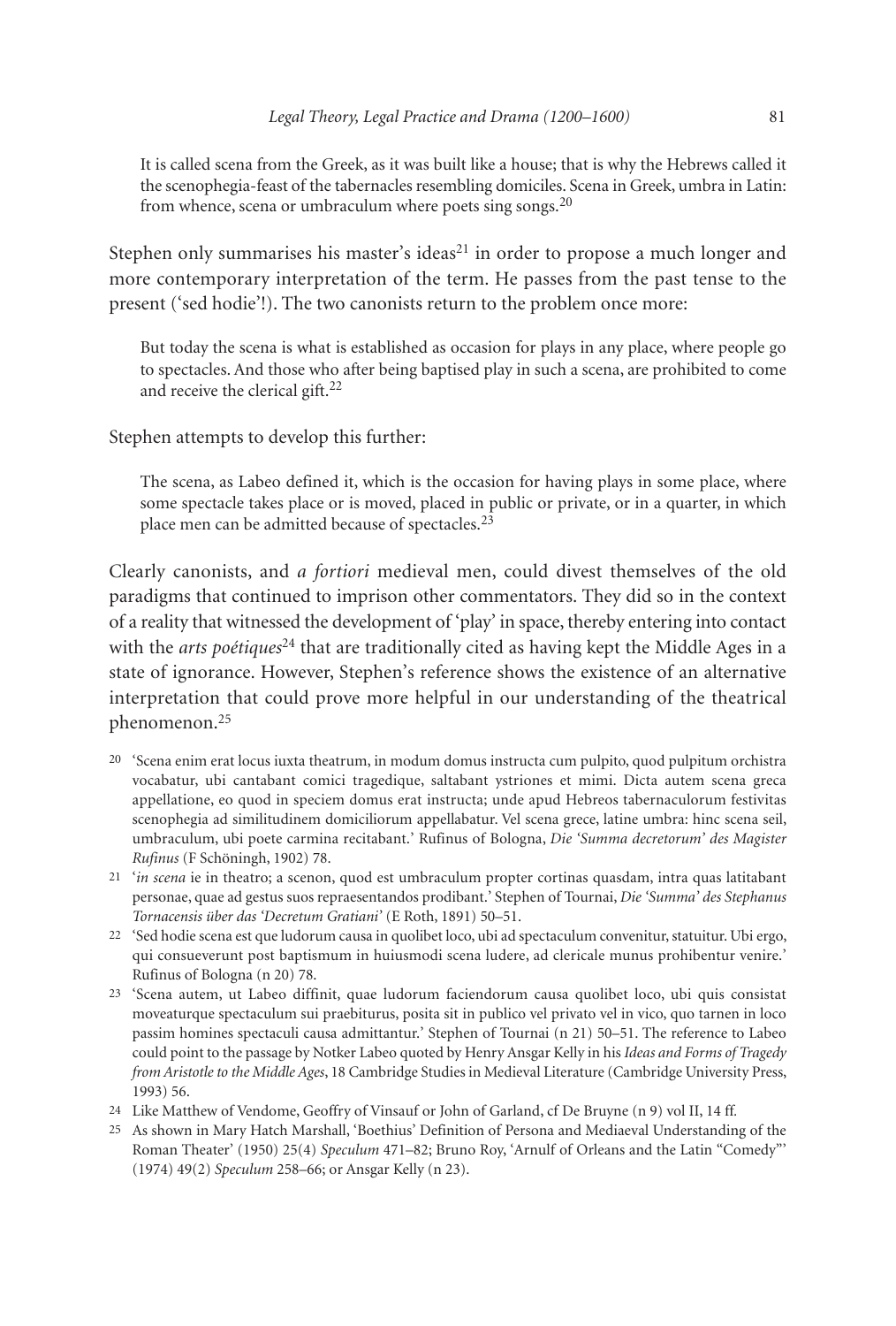Two conclusions can be drawn from this. On the one hand, the *scena* is a playing ground that is ephemeral and cannot be localised. This is in line with the general idea of performative practice, and with the idea of a generalised theatricality as Zumthor would have it.26 On the other hand the law abandons its proper legal dimension of regulation in order to formulate an artistic definition or description, denoting a different, esthetical tendency.

The idea of the *scena* does not simply denote drama, either in the Middle Ages or today. It can be occupied by dance, music, or simple recitation, with no necessary link to theatrical practice. Defined thus as the space for 'shows', it may however nevertheless be linked to a specific theatrical practice if we take into account the definition of the 'histrion'.27 This figure is also well defined by the glossators; a delicate exercise if one recalls the multiplication of definitions and taxonomies, such as those of Thomas of Chobham or Petrus Cantor (to give just two examples).28 Rufinus adds the following gloss:

Is to be understood as concerning a jongleur, though histrions are properly those that tell tales, that change their faces and clothing and show other images that make people laugh, and thus they nearly tell a story with their own body. In fact, they are infamous *ipso jure*, as *infra* …29

First, Rufinus situates his definition in the vast continuum of performance, and distinguishes between a *jongleur* and a *histrion*. He then stresses his lexicographical precision by defining the *histrion*. In fact this passage is about mime, about a bodily narrative practice of transformation and imitation, that brings us close to the theatre, without apparently moving beyond the reader/mute player scheme inherited from Isidorus: the spoken word is absent.<sup>30</sup> Once more, Rufinus follows his master closely:<sup>31</sup>

- 26 Zumthor (n 18) esp ch 12.
- 27 Pars Prima, LXXXVI, c VII: 'Donare res suas histrionibus vitium est immane, non virtus. Et scitis de talibus, quam sit frequens fama cum laude, quia, \*sicut scriptum est,\* *laudatur peccator in desideriis animae suae, et qui iniqua gerit, benedicitur*.' *PL*, CLXXXVII, col 408b. ['To give goods to histrions is a great vice, not a virtue. And you know what fame and praise they get from it, because, as is written: "The sinner is praised for the desires of his soul, and who commits foul acts, is blessed".']
- 28 For references, see (amongst others) John W Baldwin, *Masters, Princes and Merchants*, vol I (Princeton University Press, 1970) 198–204.
- 29 '*Donare* (etc) *ystrionibus*. Hoc de omnibus joculatoribus intelligendum est, licet ystriones proprie dicantur quasi ystriones, qui transformationes vultus vel habitus et alias imagines dignissimas risu representant et ita quasi quandam sui corporis ystoriam faciunt. Qui quidem ipso iure sunt infames, ut infra Cs IV q I cap I.' Rufinus of Bologna (n 20) 176.
- 30 One should not forget that, even though current scholarship tends to re-examine the literarity of drama, subordinating the written text to the performance, *Acts without Words I and II* by Samuel Beckett (*Comédie et Actes Divers* (Minuit, 1966)) show that the spoken word is itself subordinate to the action—just as, for example, ballet music is subordinate to the dance (cf *The Song* by Anne Teresa de Keersmaeker, premiere: Théâtre de la Ville, Paris, 24 June 2009).
- 31 But still more than Hugguccio, if one looks at other glossators: '*histrionibus*: Ystriones dicuntur qui ludibria sui corporis exercent et gesticulatione et motu corporis et transformatione vultus gestus aliorum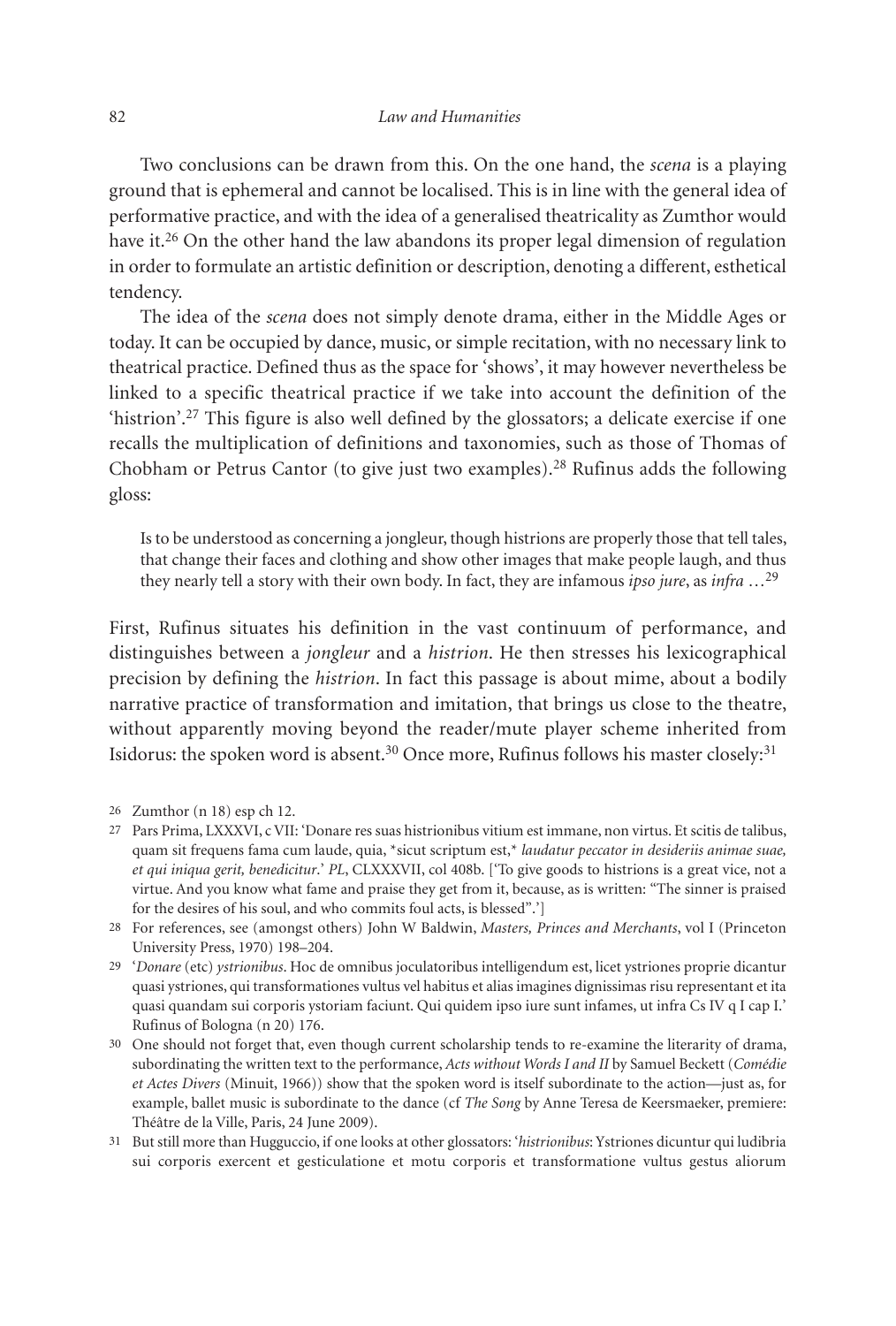This denomination comprehends all jongleurs, be it those that offer a performance of their body. More precisely, is called a histrion he who represents the gests of others through movements of their body and transformation of their face. The story is, in fact, told through gests, and this is called *res gestae*. They have been infamous *ipso jure*, as *infra* …<sup>32</sup>

The terminology is still not clearly determined at the moment of the Gregorian Renaissance. However, when we search for it, the theatre does appear in the semantic extension of terms (*histrio* or *scena*), and it seems to have its own nature compared to other performative practices. The absence of a gloss for *histrio* in commented versions of the canon on *jongleurs* of the Council of Lateran IV<sup>33</sup> could be explained by definitions that prevent any error in understanding, despite their differences.

Theatre history in general encounters a simple problem once it tries to reach back before the fourteenth century: the genre, and therefore legislation on it, does not exist, but the idea does. It is drowned in the large and vague category of what scholars nowadays call 'performance',34 and the history of the legal object in the Middle Ages is also that of the codification (and not the precision) of terms that designate that performance.<sup>35</sup>

The Renaissance is not the moment when theatre reappears, but the end of a complicated process of development that lasted the full length of the Middle Ages. It is one of the movements of the 'long Middle Ages' advocated by Jacques Le Goff.36 Today we do

representant. Hi ipso iure sunt infames.' ['Histrions. Are called histrions those who play with their body and who represent the acts of others through gestures and bodily movement and changing their face. These are infamous under the same law.'] Archives of the Vatican S Petr C 114, f° 101ra and Paris BN 15396, f° 87ra, quoted by Baldwin (n 28) vol I, 199, 202; vol II, 139 n 188 and 142 n 215. In the French translation of the *Decretum, histrionibus* reads as *jugleeurs.* It does not take into account Rufinus' classification, but the number of divergences between the Latin and the French texts may point to a problem of a different nature. For the Old French translation see Leena Löfstedt (ed), *Gratiani Decretum, La traduction en ancien Français du Décret de Gratien*, vol I (Societas Scientiarum Fennica, 1992) 182.

- 32 '*Donare histrionibus*. Quo nomine omnes ioculatores vel spectaculum sui populo praebentes intelliguntur. Nam proprie histriones dicti sunt qui motu corporis et transformatione vultus aliorum gestus repraesentabant. Historia namque gerere interpretatur, unde et res gestae historiae appellantur. Isti ipso iure infames fuerunt, ut infra C 4 Q 1 C 1.' Stephen of Tournai (n 21) 107. One should notice the absence of laughter in Stephen's definition, as it is exceptionally present in Labeo's texts (quoted in the gloss that precedes it) and as Rufinus mentions it. Now the reference to Labeo, though it does not explain the disappearance in Stephen's text, could explain its presence in Rufinus' text, which, in that case, does not give its source.
- 33 'Clerici officia vel commercia saecularia non exerceant, maxime inhonesta, mimis, ioculatoribus et histrionibus non intendant et tabernas prorsus evitent, nisi forte causa necessitatis in itinere constituti …' ['Clerics should not hold secular offices and commerces, that are most dishonest. They should not watch mimes, jongleurs and histrions; and they should altogether avoid taverns, except when needed because of the necessity of a journey …'] Giuseppe Alberigo (ed), *Les conciles œcuméniques*, 'Le magistère de l'Eglise' (Cerf, 1994) vol II-1 (the *Decreta*, from Nicea to Lateran V) 520–21 (and Mansi, vol XXII col 1003).
- 34 For a definition, see Zumthor (n 18) 245–68.
- 35 As for the very French adjective that qualifies it as 'classique', 18th-century theatre shows that it is only a return to an intellectual construction, which can be dated and localised, as many scholars have noted.
- 36 Jacques Le Goff, *Un long Moyen Age* (Taillandier, 2004).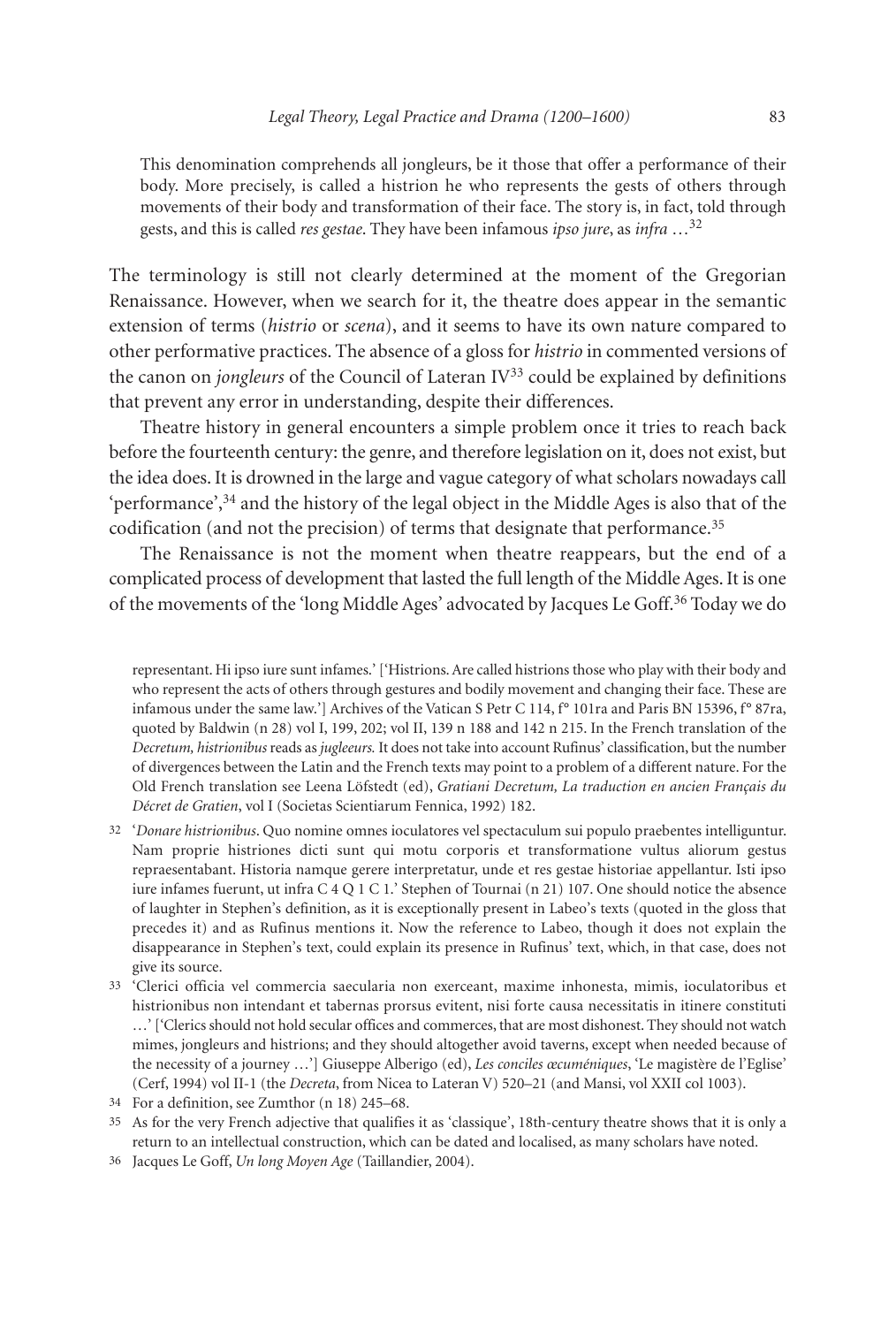not have words to designate all satellites of theatrical practice (like the diabolo-artist, the living statue, and the acrobat out on the street).

This is a clear example of a linguistic void, which also extends to include regular theatre. We can now refer only to 'théâtre' (plays at the Théâtre de l'Odéon, at the Comédie Française …), as the Middle Ages (Latin and vernacular) had several words to designate the first category (histrion, jongleur, mime), but none for the latter (our modern theatre). We have therefore attempted to study not only the jurisdiction applied to theatre, but also the linguistic and conceptual evolution behind that twofold movement, which is reflected in law.

The turning point becomes apparent in the late Middle Ages, between the fourteenth and sixteenth centuries, when more and more plays are being performed. The problem is no longer only the cleric as a *joueur* (in a theatrical play or in a card game) or the remuneration of an entertainer, but rather the staging of the play itself; a problem which is gradually transferred from the gloss to the canon. The code, in its slow evolution, demonstrates how the fundamental notion of *representatio*, already present in Stephen of Tournai, moves from the margins to the heart of the problem. Karl Young and Edmund Chambers<sup>37</sup> quote the Council of Seville,  $1512$ <sup>38</sup> but already in Toledo (1473) the term appears in regional Councils:

Thus, in our cities, in our cathedral churches and others, the inept custom, at the occasion of feasts like Christmas, St Stephen's day, St John's day and Innocents' day, during the solemn masses, to introduce in the church masques and mumming, all sorts of indecent things; besides that to speak tumultuously, to scream, to sing lines, to hold derisory speeches that prevent the mass and turn the spirits of the people away from pious things, we prohibit.<sup>39</sup>

However, whilst the canon of Toledo is of some importance and lies at the origin of a larger movement,40 the term *representatio* does not appear there for the first time. The well-known source of this local legislation (the twenty-first session of the oecomenic Council of Basle, 1435)<sup>41</sup> does not mention it, but a canon of the synodal statutes of Cahors, Rodez and Tulle of 1289 contains an earlier example:

- 37 Karl Young, *The Drama of the Medieval Church*, vol 2 (Oxford University Press, 1962) 420.
- 38 c XXII *Quod non fiant repræsentationes in ecclesiis*, Mansi, vol XXXII col 602.
- 39 c XIX, *Quod non fiant in eclesiis repræsentationes inhonestæ, dum divina aguntur*: 'Quia vero quædam tam in metropolitanis, quam in cathedralibus et aliis eccelsiis nostræ provinciæ consuetudo inolevit, ut videlicet in festis nativitatis domini Jesu Christi, et sactorum Stephani, Joannis et Innocentium, aliisque certis diebus festivis, etiam in solemnitatibus missarum novarum, dum divina aguntur, ludi theatrales, larvæ, monstra, spectacula, nec non quamplurima inhonesta et diversa figmenta(?) in ecclesiis introducuntur; tumultationes quoque et turpia carmina et derisorii sermones dicuntur, adeo quod divinum officium impediunt, et populum reddunt indevotum …' Cf Mansi, vol XXXII col 397 (383)—Labbe, XIII, col 1460a–b—quoted in Douhet (n 3) col 28; and Charlotte Stern, *The Medieval Theater in Castile* (Medieval and Renaissance Texts & Studies, 1996) 85.
- 40 A similar canon can be found in Seville in 1512, as stated above, but also in Milan in 1565 (Pars prima, c VIII; cf Mansi, vol XXXIV col 11).
- 41 c XI, *De spectaculis in ecclesia non faciendis*, cf Alberigo (n 33) vol II-1, 1010–11.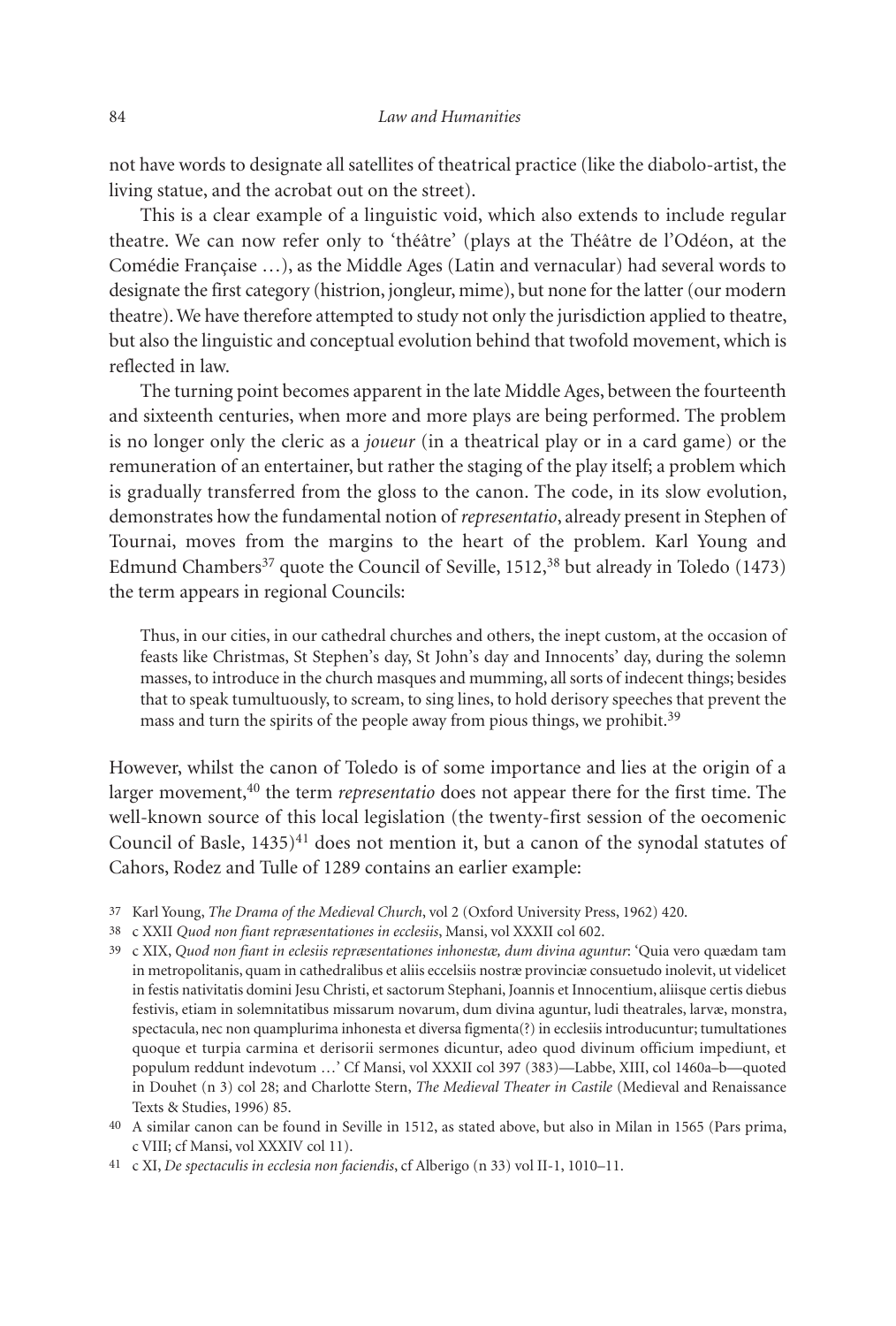We should know that the mass represents the passion of Our Lord, the priest in sacerdotal vestment signifies Christ. His vestments signify the most holy flesh, that God took on for us in becoming man. The deacon and the sub-deacon signify the apostles and the 72 disciples, to whom the office of preaching was given.<sup>42</sup>

The central Middle Ages are linked logically to the late Middle Ages, but the sample of documents we have seen gives the impression of another turning point near the end of the Gregorian reform, as well as that already located in the Renaissance. If the 'theatre' in its Aristotelian sense is massively present in the sixteenth century, with tragedies and comedies that become more and more 'classical', in fact the words of the law demonstrate a coming into being of the theatre, or at least of a theatrical performance under the name of *représentation*, <sup>43</sup> well before that, alongside an early attempt to differentiate it from other types of medieval performance. Medieval man, it seems, tried to re-theorise his own form of theatre, and it is crucial to take into account its specificity and its relationship to later developments.

With the appearance of canons on the *representatio*, information becomes more important, changing from description to prescription—as in the gloss on the *histrion* by Rufinus—including the suggestion that laughter is one of the tipping points between what is legal and what is illegal. Though the distinction between comic theatre and serious theatre is no longer valid for the classification of medieval drama, laughter remains a distinctive element. According to the logic of the transition from gloss to canon, the Council of Narbonne of 1551 reformulates this prohibition in an independent canon, and extends it to the sacred in general:

It is prohibited, by the present edict, to practise, in places of worship, be it on holy feasts or any other time, spectacles (amusements of fools and children), nor plays, nor secular songs, nor handclapping; and to clerics or lay people, to do whatever it is that get people away from real piety, like coughing and laughing.<sup>44</sup>

The problem of laughter is confined to a certain place and time,<sup>45</sup> but other constraints weigh on the generic elements of theatrical art at the end of the Middle Ages, like the fictive nature of plays. The debate on loaning sacerdotal vestments for use in the theatre

- 42 'Sciendum est autem quod missa Passionem Domini repræsentat, sacerdos indutus vestimentis sacerdotalibus Christum significat. Vestimentis ejus significant carnem illam sanctissimam, quam pro nobis Deus induit factus homo. Diaconus et subdiaconus significant apostolos et 72. discipulos, quibus fuerat officium prædicationis injunctum …' Pars prima, c XVI, cf Mansi, vol XXIV col 1000.
- 43 One also finds *spectaculis* (cf the Basle text above), but mostly in vague contexts which do not enable us to identify them directly as theatrical practice.
- 44 c XLVI: 'Hoc edicto præscribitur, ne in templis, cum aliqui dies festi coluntur, vel alio tempore spectacula (quibus stultorum, puerorum animi solent delectari artes ludicræ, cantilenæ sæculares, strepitus, a clericis vel laicis, neque alia hujusmodi fiant: quibus a religione populus revocatur: et in cachinnationes immodicosque risus solvitur.' Mansi, vol XXXIII col 1270. This passage, as is indicated by what follows, takes its substance from the Basle Council (see above).
- 45 We recall Basle and the Feast of Fools (see above), but prohibitions during Easter are also numerous.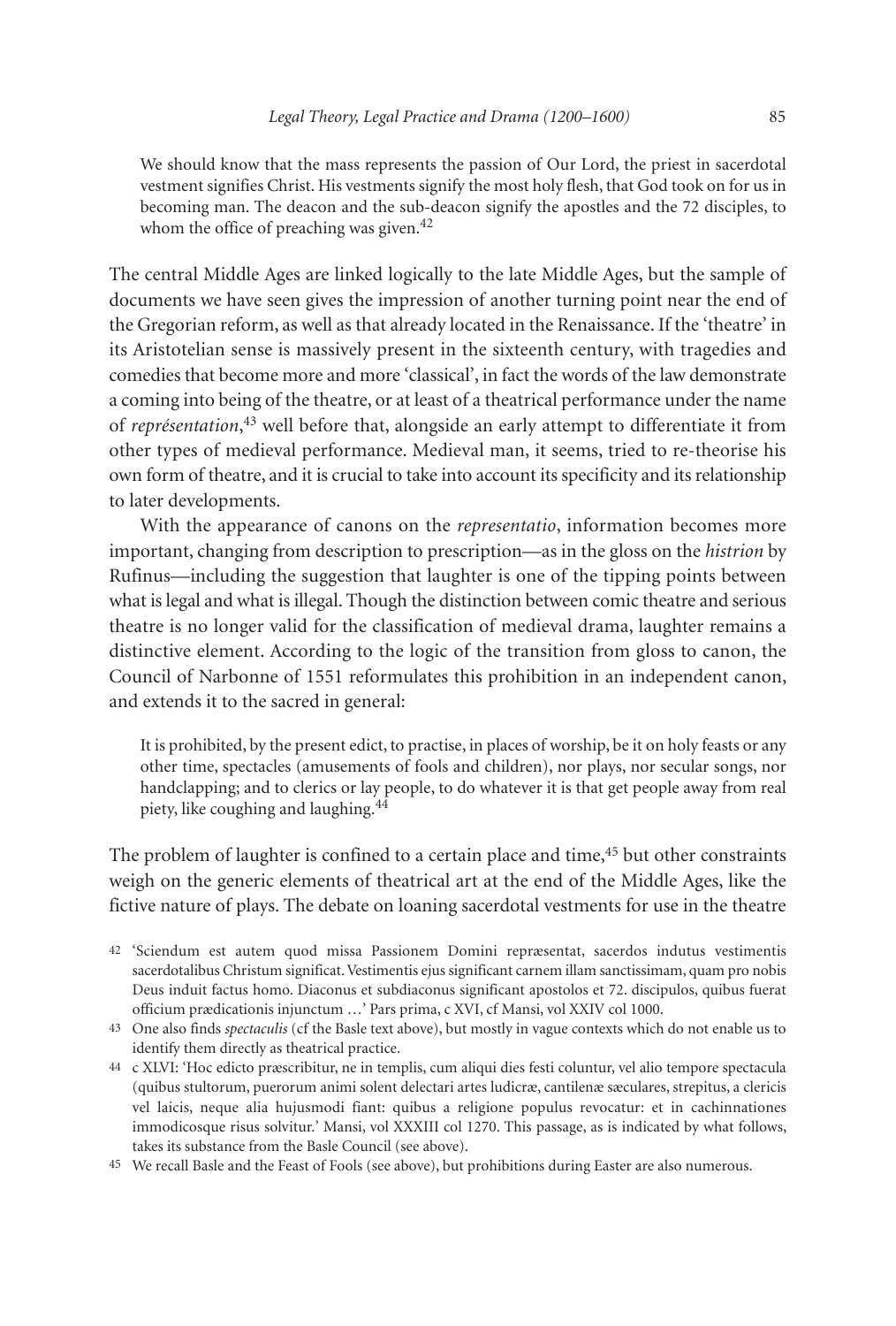leads to an angry reaction from the canon of Saint-Hilaire in Poitiers on 21 March 1534; he considers that 'vestments of this church should not be used in any other way than to ecclesiastical goals'.46

Law is not mere regulation. It tries to modify the nature of medieval drama. It not only describes, but also forms a genre. It makes a genre in the sense that it describes theatre under the cover of morality, confining it to a place, a style and a social category;<sup>47</sup> bearing witness to evolutions, but equally provoking them.

Thus the evolution of the theatre, and that of 'oral literature', should be understood both internally—as a play of influences, (re)discoveries and imagination on the part of its authors—and also externally, through the different types of constraints that try to control them. Law is not at a loss, and if its impact on everyday practice is relative, limits are imposed on it.

In a way, law goes beyond law, in the sense that it proposes a-legal elements. These are of interest to the law, certainly, but not amongst its main concerns. Through this process, law is part of several movements. First, it participates in the long medieval struggle for classification, sometimes adding new elements because of its specific approach to the subject. Secondly, whilst not the principal motor, law can be one of the driving forces in the evolution, creation and definition of a genre. Thirdly, it helps us to understand the theatrical genre in its embryonic stage, giving us various clues as to how to look for it in remote eras when modern definitions do not work. Furthermore, it can be very interesting to look at modern theatre from the perspective of those primitive definitions of theatrical art.

What this brief analysis shows above all is that we should try to understand the documents in order to grasp their meaning; such an effort will enable us to revise the old dogmas of theatre history. This presentation of the first appearance of theatre as 'theatre' in these sources gives one version of the story without excluding others. In a way, this also applies to our second example: the rise of professional theatre, traditionally situated in the Italian Renaissance, when we also witness a sudden manifestation of the theatrical art as theatre in legal documents.

<sup>46</sup> Graham A Runnalls, *Les mystères dans les provinces françaises* (Champion, 2003) 220. Could we see an equivalent problem in the archives of the Rouen officiality (Archives Départementales de Seine-Maritime, ser G, n° 338, 'Registre de compte des émoluments du vicariat de Pontoise de 1476 et 1477'), where a private person from Triel is condemned for having used a statue as an idol in a mystery of saint Victor? If the matter of theft is obvious, that of fiction could be subjacent.

<sup>47</sup> As shown above, the incompatibility of clericature and theatre is already present in Gratian.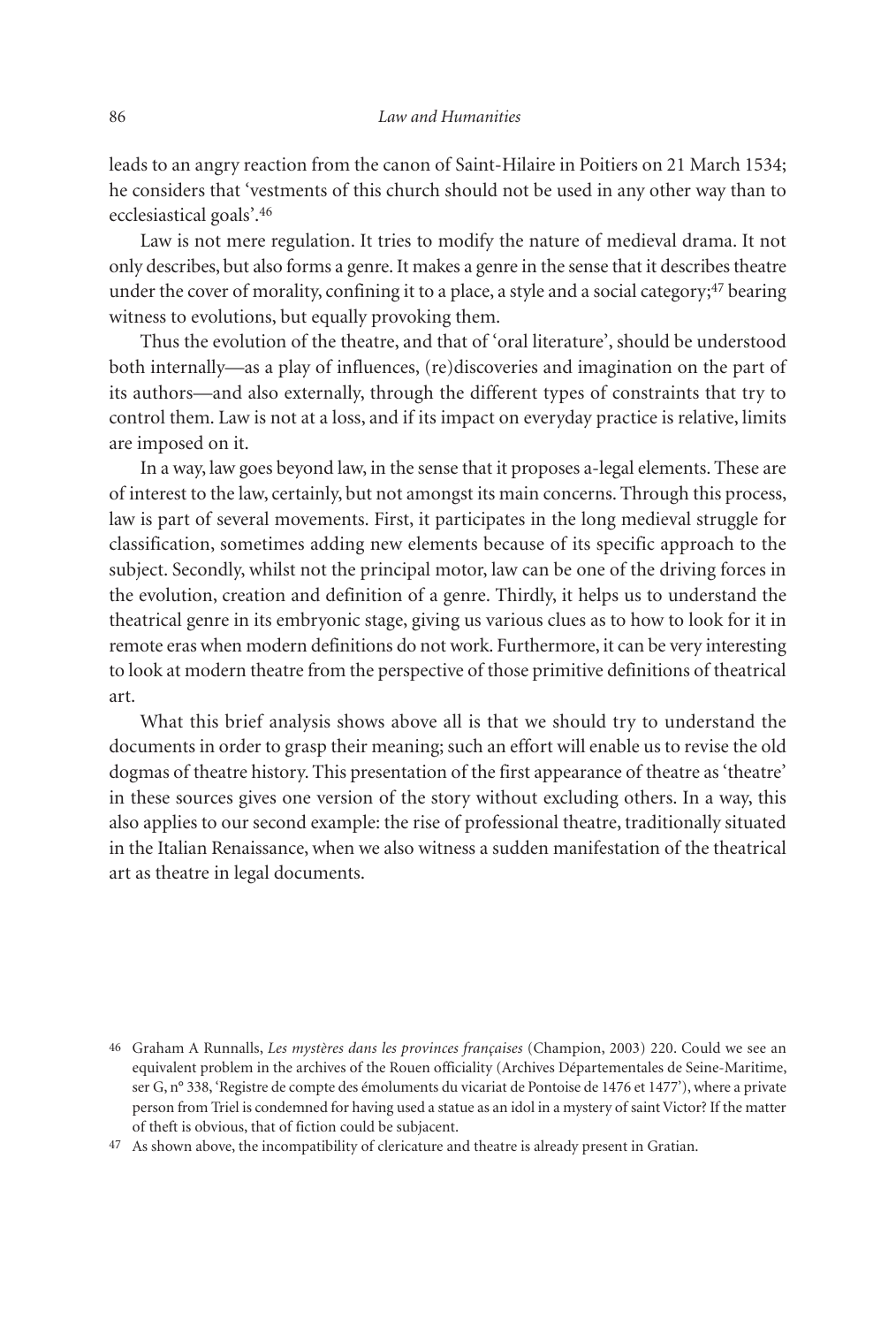#### WHAT DO CONTRACTS TELL US ABOUT PROFESSIONAL THEATRE?

As stated above, much of our documentation on the history of theatre consists of legal documents. One of the most interesting examples of how and why this legal documentation affects our knowledge is the case of what has come to be known as the birth of professional theatre.

As everyone knows, professional theatre comes into being in sixteenth-century Italy, with the *commedia dell'arte*. The document on which this 'knowledge' is mainly based is a notarial act, a contract through which eight actors engage themselves to form a fraternity, for a period of one year. This act, passed in Padua in 1545, acts as the proof of the birth of professional theatre.48 In it, eight actors found a fraternel company, for the period from the octave of Easter 1545 until the first day of Lent 1546. Ser Maphio is elected chief; the actors will play his comedies and obey him. In the remainder of the act, clauses are formulated that the companions will respect. There is a form of health insurance: if one of the actors falls ill, the common benefits will help him until he gets better (or until he gets home). In addition they will travel as regulated by Ser Maphio, they will share the profits in equal parts, and there is a penalty in case of breach of contract.

This document is quoted by all *commedia dell'arte* historians, and has been used to stress the important role of Italian theatrical practice in the birth of modern drama: as Benedetto Croce stated, modern theatre is an Italian creation.49 In the *Dictionnaire encyclopédique du théâtre*, s.v. *Commedia dell'arte*, Cesare Molinari states: 'En ce qui concerne l'histoire de la profession de comédien … on a situé la date de naissance de la *commedia dell'arte* en 1545 lorsque à Padoue huit hommes signèrent un contrat pour former une troupe d'acteurs'.50 Renzo Guardenti affirms, in the same dictionary, s.v. *Troupes de la commedia dell'arte*: 'le caractère professionnel de la *commedia dell'arte* marque la naissance des troupes théâtrales modernes, formées par un ensemble d'acteurs

- 48 Archivio Notarile di Padova, Atti'not. Vinceneo Fortuna Instr, 1. 20, e. 171. This contract was first published by Esther Cocco, 'Una compagnia comica della prima metà del secolo XVI' (1915) *Giornale Storico della Letteratura Italiana* 45, 57–58. Ever since, it has systematically been cited in the reference bibliography for the *commedia dell'arte*: Federico Taviani et Mirella Schino, *Il Segreto della Commedia dell'Arte. La memoria delle compagnie italiane del XVI, XVII e XVIII secolo* (Florence, 1982); Cesare Molinari, *La Commedia dell'arte* (Milan, 1985); Cesare Molinari, *L'Attore e la recitazione* (Roma-Bari, 1992); Siro Ferrone, *Attori mercanti corsari. La Commedia dell'Arte in Europa tra Cinque e Seicento* (Turin, 1993); Philiep Bossier, *'Ambasciatore della risa'. La Commedia dell'arte nel secondo Cinquecento (1545–1590)* (Florence, 2004).
- 49 '… il teatro moderno, in quanto teatro, è creazione italiana. Agli italiani, autori della commedia dell'arte, risalgono non solo la costituzione industriale e commerciale ricordata di sopra, ma la moltiplicazione dei teatri stabili, l'introduzione delle donne come attrici …' Benedetto Croce, 'Intorno alla Commedia dell'arte' in Benedetto Croce, *Poesia popolare e poesia d'arte. Studi sulla poesia italiana dal tre al cinquecento* (Bari, 1933) 504–5.
- 50 Michel Corvin (ed), *Dictionnaire encyclopédique du théâtre* (Bordas, 1991) 191. ['As for the history of the profession of the comedian … the birth of professional theatre has been dated to 1545, when eight men signed a contract in Padova in order to form a company of actors.']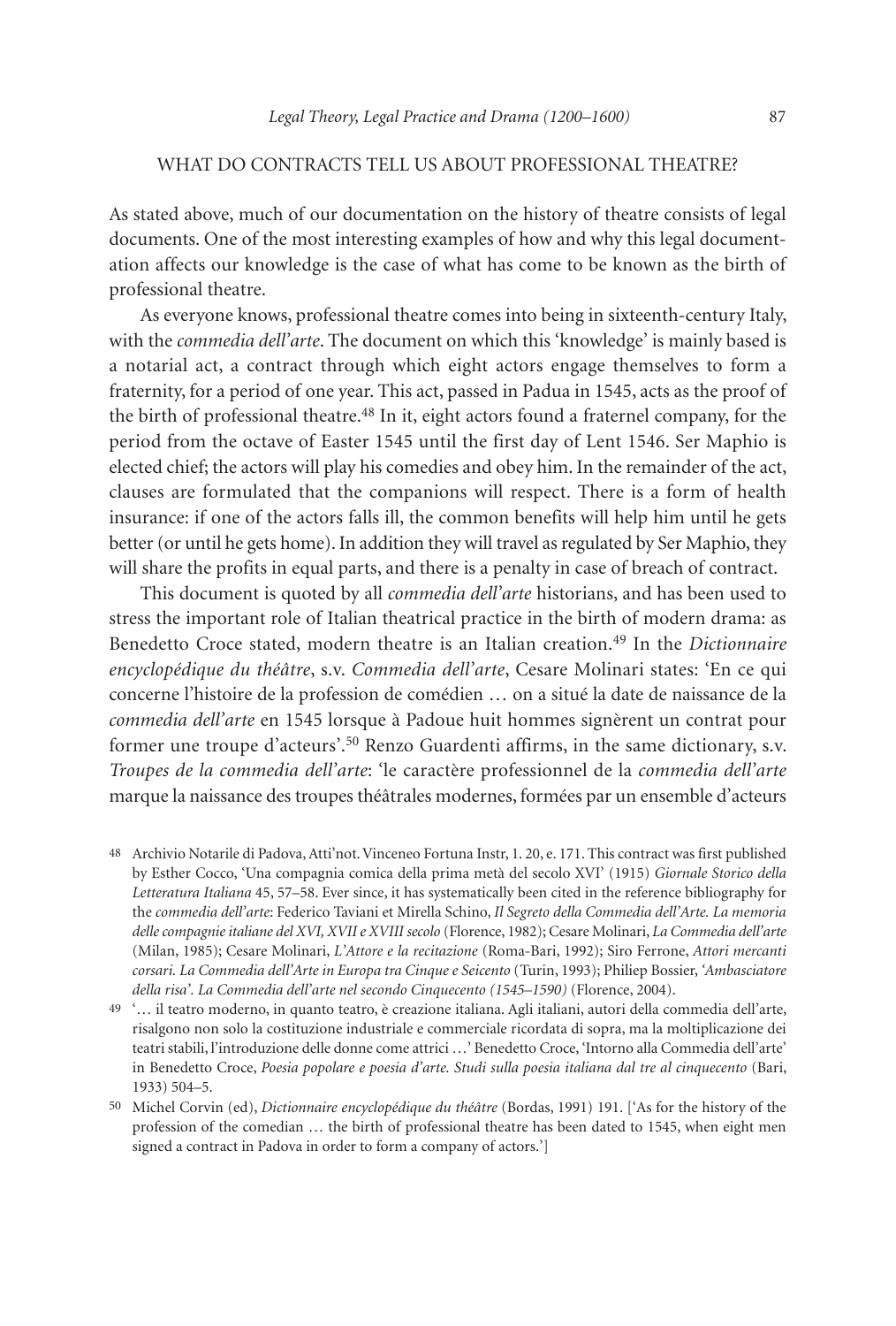qui s'associent dans le but de réaliser des spectacles. … La première troupe de comédiens de l'art dont nous avons le souvenir a été formée à Padoue en 1545, où huit acteurs, guidés par une certain "ser Maphio Zanini", souscrivent par devant notaire un contrat professionnel où l'on établit le règlement de la troupe, appelée Fraternal Compagnia.'51 However, it is not difficult to identify the shortcut that has been taken in the interpretation of this document: the 'name' of the company in the act, *Fraternal Compagnia*, designates only the type of *societas* in which the actors are engaged; the 'professional nature' that would characterise this contract which is, by definition, legal.

If we look at things from a different perspective, in legal terms and not in terms of drama history, what do we see? First of all, this act is just like the others in the registers: it is part of an established legal practice. The contract is based on a template for all individuals that form a company in order to mutualise their profits in professional and lucrative activities. Except for guild regulations, no social law protects labour in the late Middle Ages. Commercial association contracts, which appear in Italy in the twelfth century, and in France from the thirteenth century onwards,<sup>52</sup> are used for all professional activities, especially those that are not covered by the guild system. It is no surprise that actors (no matter how often they perform) use the legal instruments at hand in order to organise their activities like all others engaged in commercial acts. Their contracts do not prove any professionalisation or any new theatrical practice (even though that may very well have developed at the time, but that is another matter).<sup>53</sup> What the 1545 act shows is the legal framework for a commercial act: nothing more, and nothing less.<sup>54</sup>

There is more to this question. Within the realm of contracts, we could look for other specimens, and find them. The Italian archives should be subjected to a rigorous search, as it is simply unthinkable that there should not be any actors' contracts before 1545 in Italy, with its very important notarial tradition. In France, Paris's National Archives contain contracts of exactly this type dating from the fifteenth century, even though the French legal situation is different, notarial practice being considered much weaker.

- 51 *Ibid*, 192 ['the professional nature of the *commedia dell'arte* marks the birth of modern theatrical companies formed by actors who associate in order to put on shows … The first company that we know of was formed at Padova in 1545, where eight actors, guided by a certain "ser Maphio Zanini" entered into a professional contract before a notary whereby they established the rules of the company they called a "Fraternal Compagnia".']
- 52 The first notaries in France are found around 1290 in Marseille, whilst in Genoa and Venice they were already present in the 12th century: Yves Renouard, *Les hommes d'affaires italiens du Moyen Age* (Armand Colin, 2nd edn 1968).
- 53 We will not address the case of the famous amateur-cum-professional Ruzzante, often claimed to be the first professional actor before professional companies came into being, who was the administrator of the lands of his protector at the time he is supposed to have been the first professional actor, or the problem of Michaut Taillevent, 'farce player' of the dukes of Burgundy, and thus more or less a professional.
- 54 On this question, see Marie Bouhaïk-Gironès, 'Comment faire l'histoire de l'acteur au Moyen Age?' *Médiévales*, dossier spécial *Le théâtre au Moyen Age. Pratiques textuelles, pratiques socials* (forthcoming).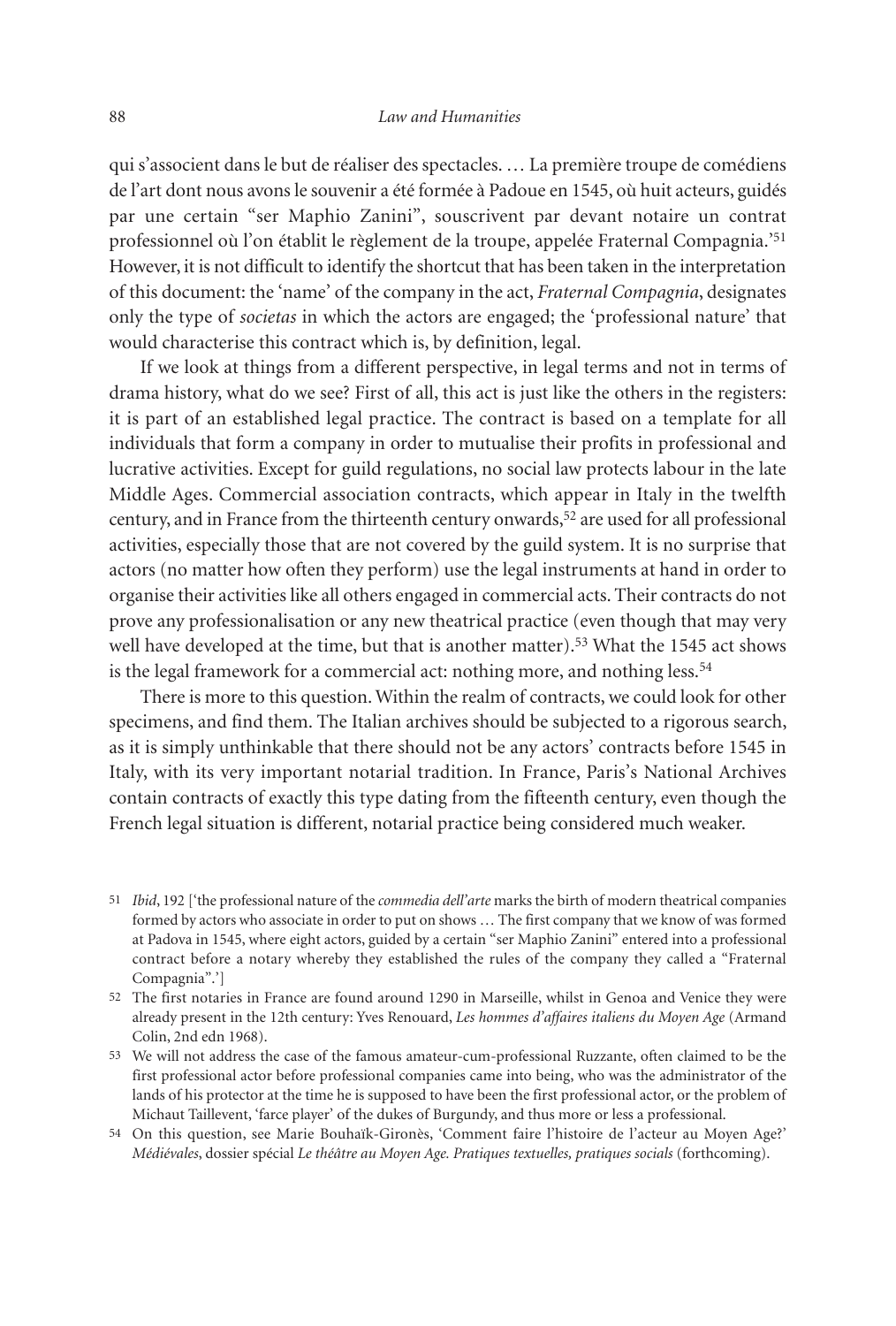However, actors appear in many contractual situations (association contracts, obligation contracts, contracts for mystery plays), and there are examples from different regions in archives of gracious jurisdiction. Generally speaking, they present two types of organisation of labour. Some of them refer to the organisation of projects in which a large number of individuals is implicated, as is the case for huge stagings of mystery plays, where actors and organisers bind themselves before the municipal authorities for a particular event.55 Others document groupings organised for a specific duration, in general one year, and these associate fewer individuals; perhaps four or five. The associations thus contracted serve, like all commercial associations, to mutualise risks and profits. We have discovered several notarial contracts establishing *societas* of actors in Paris from the late fifteenth century onwards. Until now, the first known contracts of this type for the French capital dated from the late sixteenth century.<sup>56</sup> The two new, early examples were discovered in the 'Minutier central des notaires de Paris': a Parisian notarial contract, passed on 2 March 1486, and another passed on 31 October 1500 before the associated notaries Pierre Pichon the elder and Pierre Pichon the younger, rue Saint-Antoine, establishing a societas of farce players.57 It should be stressed that the first new document dates from 2 March 1486 (n. st.), which is very early for any records, as the first continuous series of Parisian notarial minutes date from after 1480.

The contract of 1486 binds four contracting parties to *jouer ensemble toutes farces et autres esbatemens avecques bancquetz, dances et autres festes et lieux*. Profits will be shared equally and no party can perform in another company without the others' consent: this exclusivity clause is very clear. Complementary clauses specify that if someone fails to perform, he will pay the totality of the missed profit. The sanction for penal damage is a fine of two écus (one for the king, the other for the contracting parties), and prison.

Also for the duration of one year, the 1500 contract associates five contracting parties, *pour jouer farces, moresques et autres jeux, esbatemens a festes, bancquetz et autres convys et assemblemens*. As in the 1486 contract, no actor can perform in another company without the full consent of the others. The clauses that follow stipulate that they all have to perform whenever one of them gets a deal, that they have 24 hours to share the profits, and that in case of illness, the party will have his share of the profits—but if he is replaced by another actor, he will have to pay him from his share. Sanctions for penal damage are a fine of 28 sols parisis (half for the king, half for the other parties). As in the 1486 contract, the failing party risks prison, as the formula 'obligeant corps et biens' implies. In passing their convention before the royal notaries at the Châtelet, the parties agree to

<sup>55</sup> On the contracts from Tournai and Valenciennes, see Marie Bouhaïk-Gironès and Katell Lavéant, 'S'associer pour jouer. Actes notariés et pratiques théâtrales (XVe-XVIe s)' (forthcoming).

<sup>56</sup> See Alan Howe, *Le théâtre professionnel à Paris (1600–1649)* Paris, Archives Nationales (Documents of the Minutier central des notaires de Paris, 2000).

<sup>57</sup> Paris, Archives Nationales, Minutier central, étude XIX. Documents edited in Bouhaïk-Gironès and Lavéant (n 55).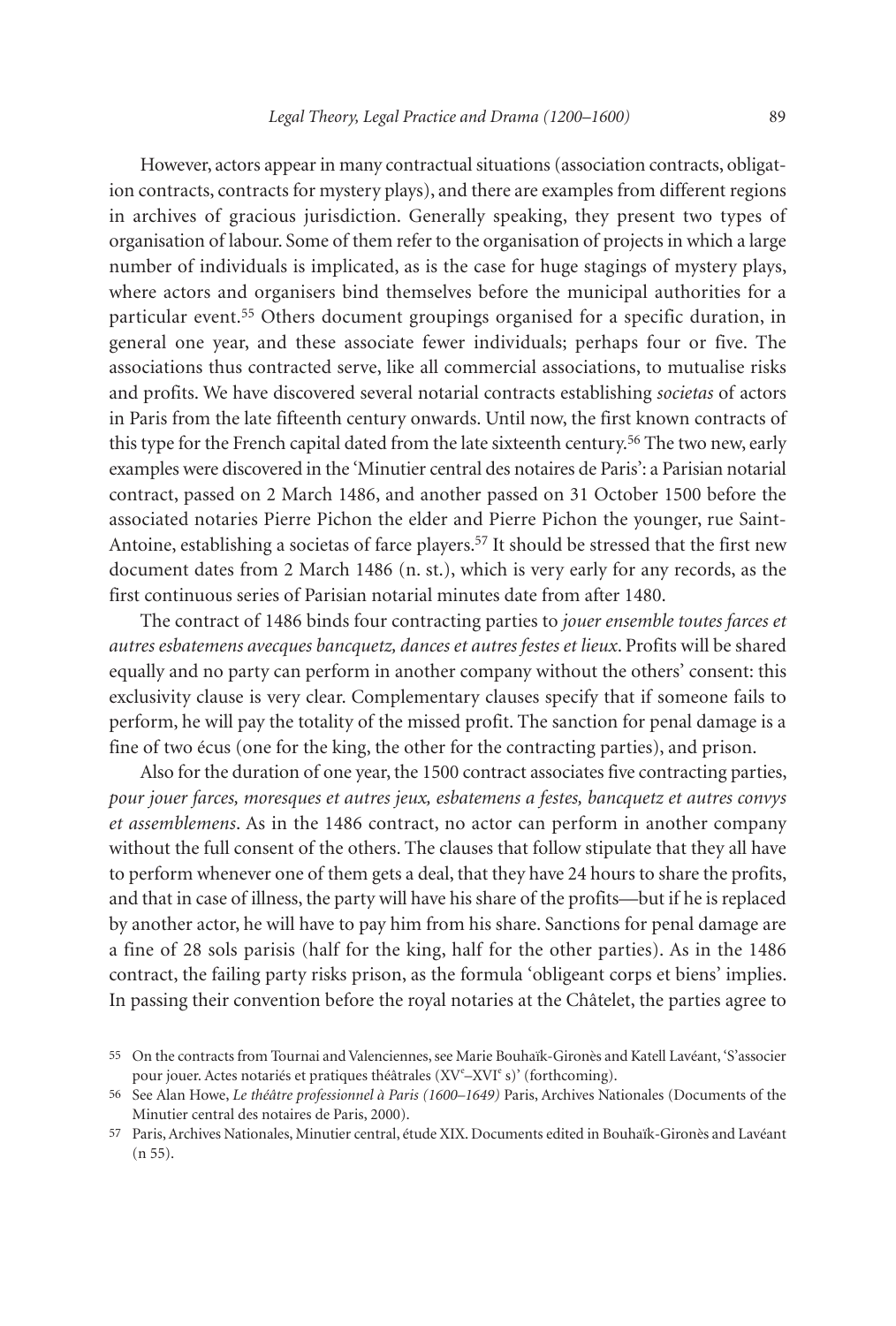submit themselves to the jurisdiction of the 'prévôt royal' as the first competent jurisdiction to control its execution. The seal of the Châtelet, valid in the whole of the kingdom of France, could be especially important in case of travel.

The profession of the associates is not indicated in the 1486 contract. In the second contract, the notary started to note the profession of the first two actors, and then ruled it out. Did he think that the information was not necessary for this type of contract? Or did he do so at the request of the parties—in which case it would be meaningful for the construction of their social identity? In any case, this contract shows that even if no profession is mentioned in such a contract, it does not mean that the actor carried out no other professional activity or had not previously practised another profession, by which his contemporaries would have identified him. In the left margin, outside the template of the contract, the notary wrote: *item musiciens et retoriciens*. This is a clear example of professional de-multiplication, and it reinforces our view of some important aspects of so-called 'professional actors'. Specialists as well as polyvalent, they had a principal profession and were, at the same time, recognised as competent actors. It could, however, also be that the associates stopped practising their first profession, as they had acquired a reputation as actors living off their art. However, a situation of multiple practice is here most probable.58

These Parisian contracts are in many respects prefigurations of the 1545 contract from Padua. The latter is more detailed and elaborate in its rhetoric, and differs from the French documents in terms of its legal template and the type of *societas* in which the actors associate themselves. The goal is identical: to share profits and avoid losses.

These documents should be analysed, in the first instance, in a context of legal practice, and not as documents on theatrical practice. This is precisely the interest in carrying out research into the organisation of theatrical performance, and into the study of 'law and drama'. The notary formulates the legal wishes of the contracting parties. This formulation is carried out according to a certain *modus*. The contracts that have been rapidly analysed here do not constitute proof of the existence of professional actors in France in the fifteenth century; they merely bear witness to the fact that actors followed current legal practice. Notarial practice, which influenced the evolution of the legal system, also had an influence on the legal status of actors—and not the other way round. Theatrical activities are based on the models of legal practice, through legal casuistics, through conflicts of jurisdiction, through the evolution of gracious and contentious law. It is important to know and understand them in order to use them, with their variations and internal reasoning, to analyse what theatrical practice was and what it meant in the period.

<sup>58</sup> This situation resembles the Dijon case in 1447. The minutes of the interrogations they had to suffer during their trial after the farce show that the craftsmen who staged the farce were theatre specialists and not simply occasional actors who knew nothing of the technè. Bouhaïk-Gironès (n 5).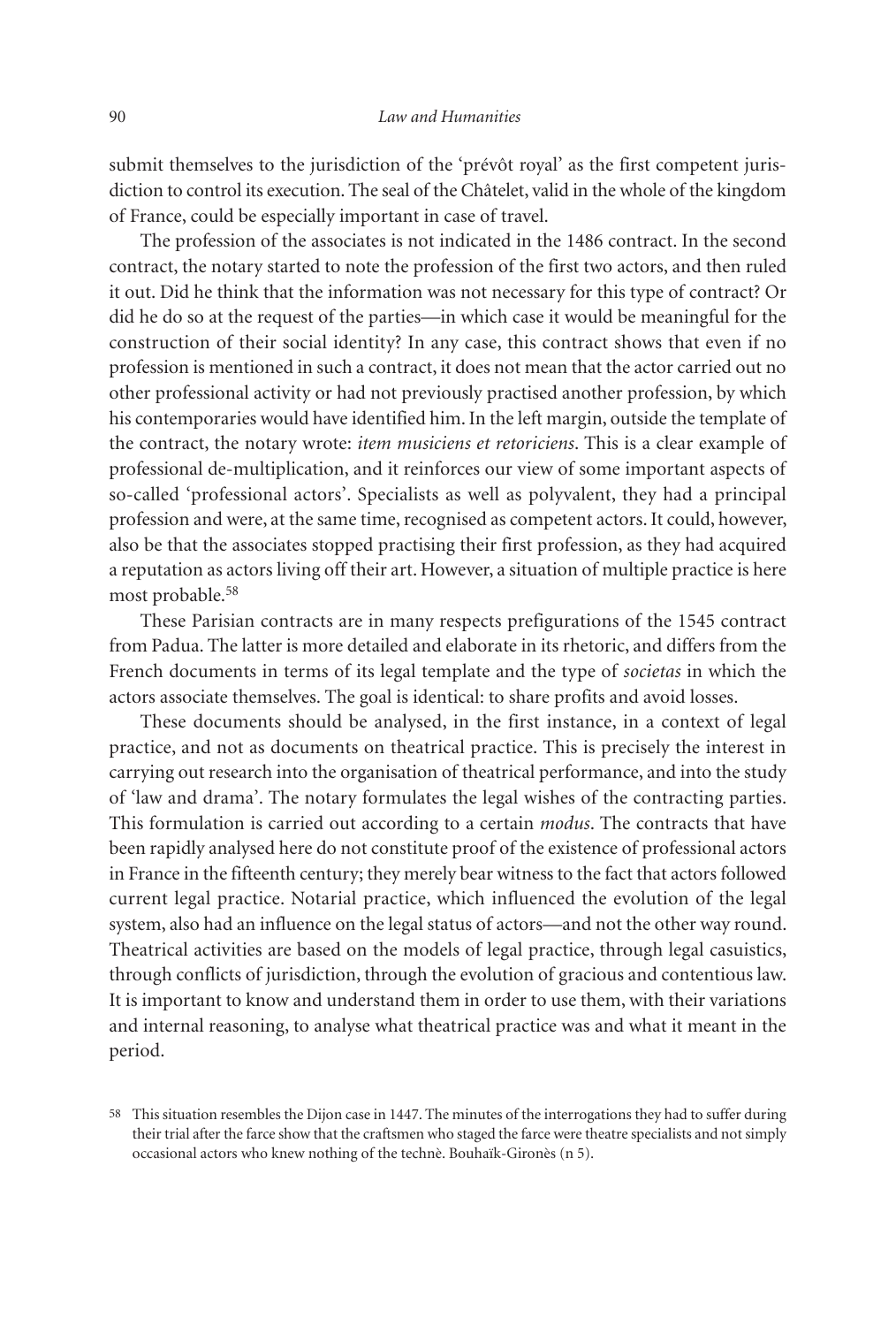It is possible, then, to move the rupture point in theatre history forward from mid sixteenth-century Italy to late fifteenth-century France: companies of actors are clearly not an invention of the Italian Renaissance. That, however, is not the most interesting result. Rather than completely erasing one of the biggest misunderstandings in drama history, it is far more interesting and important to question the rupture point separating medieval theatre from modern theatre. It is important to reflect upon the relevance of categories like 'amateur' and 'professional', but the discovery of contracts of this type in the late fifteenth century invite a re-examination of the status of these documents as proof for the paradigm of the professionalisation of actors. What we have here is the 'source effect'; an elementary trap for historians. When a legal document appears, it is easy to imagine that it documents a new practice. Relating the document to the state of documentation and considering the evolution of legal practice can in this case be very helpful. This is a lesson that can also be applied to our third example: the ways in which local and imperial regulations interact in the Low Countries during the Reformation.

#### JURISDICTIONS FACING THEATRE: WHO IS RESPONSIBLE?

Our third example is that of local and imperial jurisdictions and drama during the Reformation, especially in the French-speaking Low Countries during the late Middle Ages and the sixteenth century. First of all, a brief background sketch of the context of this theatrical practice is apposite. Our discussion concerns cities situated nowadays in Northern France, such as Lille and Arras, and cities situated in the south of what has become Belgium, especially Tournai and Mons. The geopolitical domain to which they belonged during that period determines the legal framework within which their dramatic culture can be studied, at the moment when theatre is becoming a medium for the Reformation to spread ideas and ideologies. From the 1520s onwards, Charles V and Philip II establish legislation in order to censure proselytism.59 It should be stressed, in order fully to understand what will follow, that this legislation is above all concerned with repressing both the diffusion of texts and meetings favouring discussions about Reformation ideas. However, drama only enters the stage at a fairly late date, through a specific imperial bill that clearly prohibits the staging of plays concerning religion, either in public or in private. Let us concentrate on a specific point here: that of contentious jurisdiction and the theatre, and more precisely the case of problematic performances, since this point once again raises important questions for the position of the theatre historian faced with legal practice.

<sup>59</sup> For a concise study of this legislation on theatrical activities, see Katell Laveant, 'Contrôle et censure de la parole et des textes: la législation impériale sur le théâtre dans le sud des Pays-Bas, 1520–1560' in Marie Bouhaïk-Gironès, Jelle Koopmans and Katell Lavéant (eds), *La Permission et la Sanction: théories légales et pratiques du droit (1400–1600)* (forthcoming).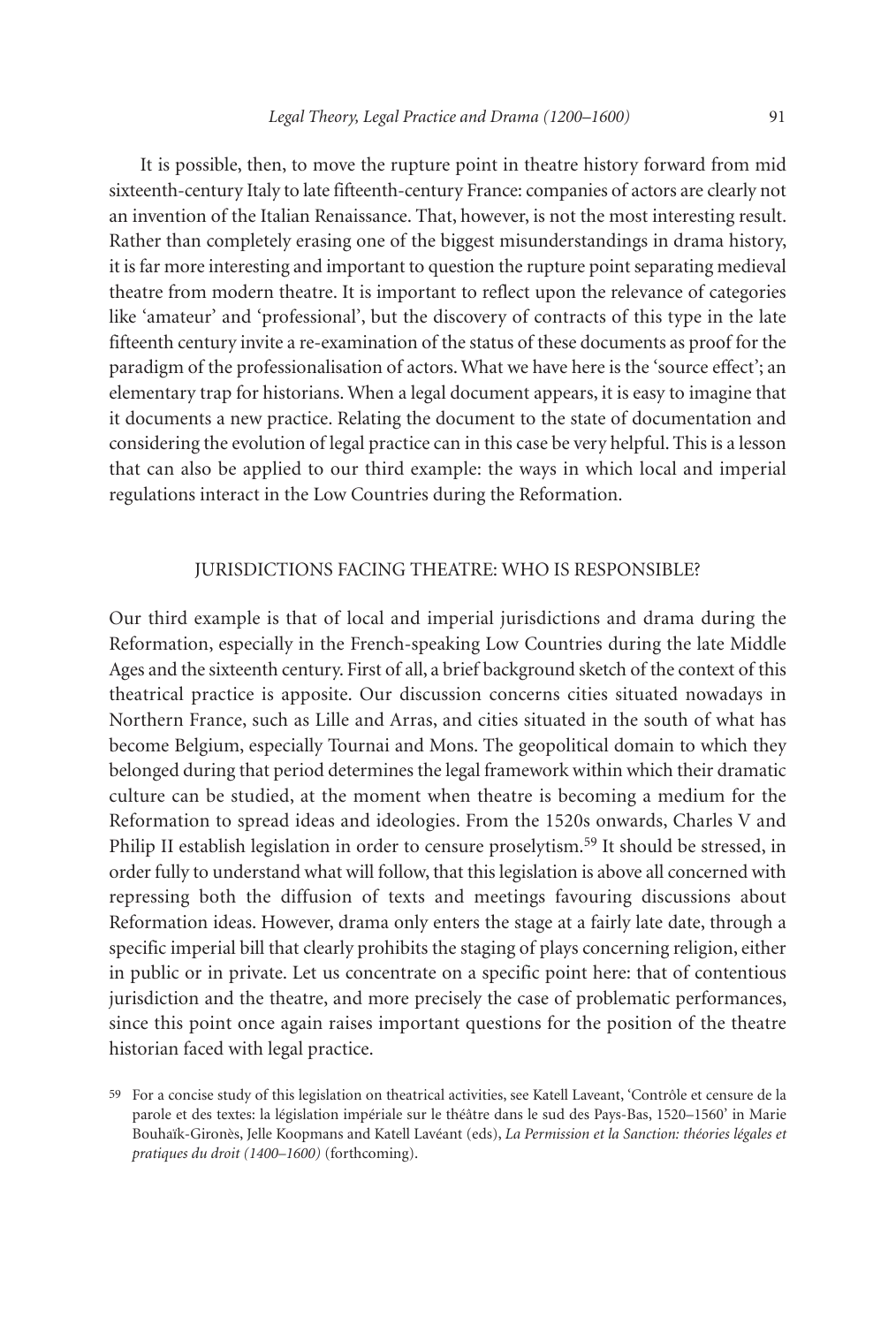#### 92 *Law and Humanities*

When considering legal responsibility in the case of problematic performances, one naturally thinks of the legal responsibility of the actors and organisers of the performance, but also of the attitude of authorities towards the organisation and progress of these stagings. The first question—that of the responsibility of actors and of the status of the spoken word—has been addressed by Marie Bouhaïk in a series of papers and articles.<sup>60</sup> Here, the second element of the question of responsibility will be addressed, with a particular focus on the structures of surveillance and the repression of problematic theatrical events. Who, within the legal framework imposed by imperial authorities, is in charge of controlling performances in the cities of this region?

There are two major difficulties corresponding to what happens before, and what happens after the performance. On a local level, from the fifteenth century onwards, city authorities controlled performances and required the organisers to submit the texts of the play(s) they wished to stage in advance of the actual performance. For a long time, the attention of critics has been focused on 'exceptional' cases of authorisation, concerning above all companies from abroad coming to a city in order to perform.<sup>61</sup> Looking more closely at the documentation, it becomes clear that such authorisation is standard procedure for municipal events where the play needs important funding (whether or not provided by the city), and has a religious subject, and is unaffected by whether the actors are city inhabitants or come from elsewhere.62 Ecclesiastical and civil authorities cooperate in controlling texts and performances: ecclesiastical authorities control the texts, especially their religious content, whilst municipal authorities can grant permission to perform in public spaces to all those who request it. It appears that this control intensifies from the early sixteenth century onwards, as no longer it is only religious plays (mystery plays and morality plays) that are the object of control by a censor, but also plays that could be described as worldly or comic, especially when they are put forward by travelling actors from other regions.

When the problem arises of plays containing Reformation ideas, the structures are already in place to control and direct performances on a local level, even in the absence of imperial legislation. As mentioned earlier, the latter appears only in 1560 and it mainly stipulates how and why the subject matter of a play and its performance can be prohibited,

<sup>60</sup> See in particular Bouhaïk-Gironès (n 54).

<sup>61</sup> Alan Hindley mentions some of these cases for the city of Amiens, in order to illustrate the formation of troupes of 'professional' travelling actors during the 16th century: Alan E Hindley, 'Acting Companies in Late Medieval France: Triboulet and his Troupe' in AE Hindley (ed), *Drama and Community: People and Plays in Medieval Europe* (Brepols, 1999) 78–98.

<sup>62</sup> For the 15th century, there are mentions in the deliberations of aldermen concerning the control of staging mystery plays, whereas stagings for joyous festivities—such as the annual feasts of the joyful companies of the region—seemed to attract far less attention from the controlling authorities. An explanation could be the 'less written' nature of the plays (some leave much space for improvisation), but could that account for an absence of control? In fact, the joyous repertory has not come down to us, as it was not subject to any checking before the performance, or registered in the archives of the groups afterwards.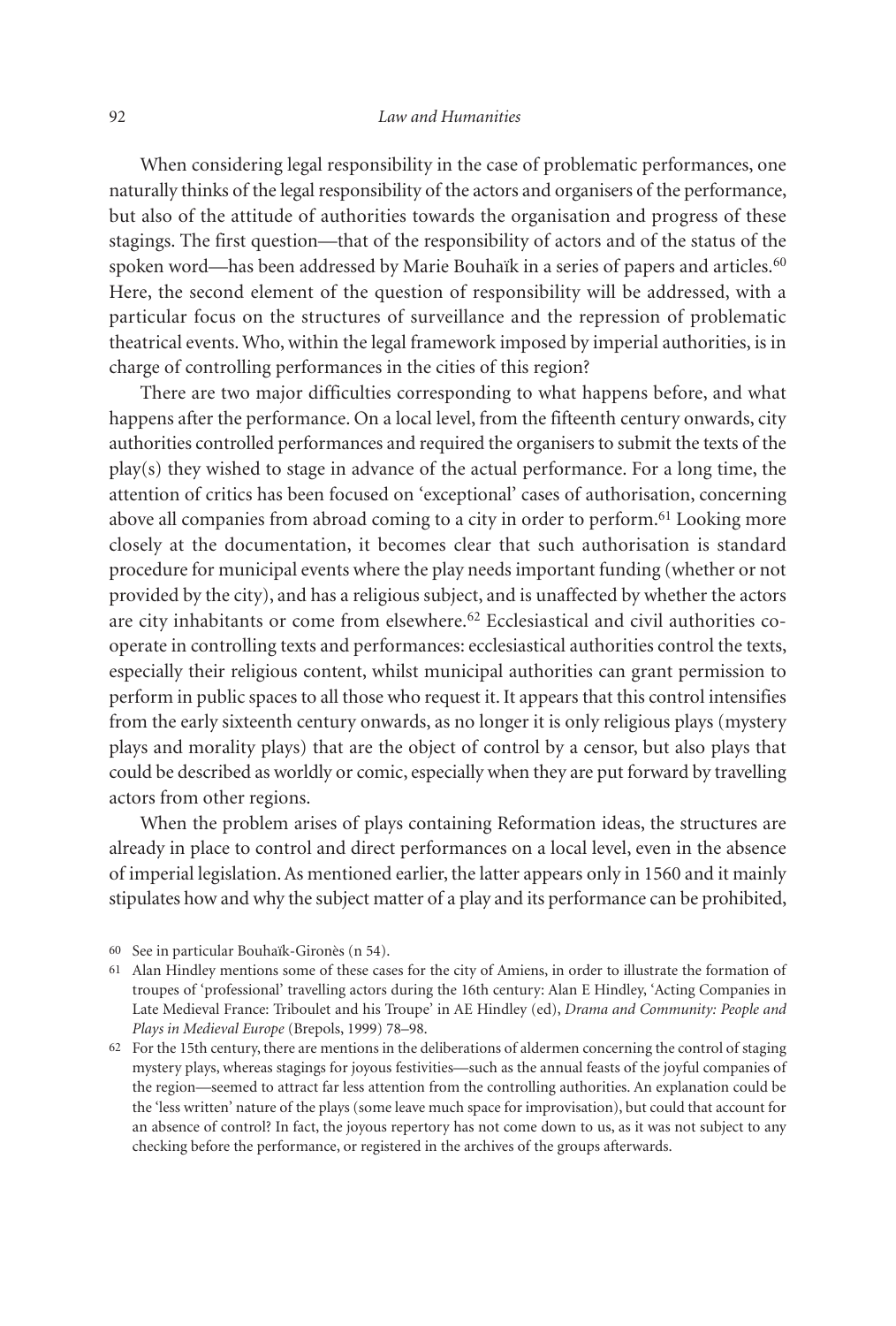however imperial authority practically hands things over to local authorities.<sup>63</sup> Two questions follow: what happens if a performance is given without the permission of the local authorities? And what happens if, out of ignorance or indulgence, local authorities allow a play to be performed that is in favour of the Reformation?<sup>64</sup>

Katell Lavéant has studied the case of a problematic performance in Mouvaux in 1563.65 The documents that have come down to us (the preliminary inquiry for the actors' trial and for that of the 'lieutenant' of the bailiff who has permitted the play to be staged, and the registers that indicate the penalties in case of condemnation) make it possible to reconstruct the affair. It is clear that the performance has been prepared secretly and without warning the local authorities, or—another possibility—with the complicity of a person who should uphold the public order. That is probably the case here, as the actors come from important families, including those of the 'lieutenant' and the bailiff. The authorities cannot stop the performance; they can only start legal proceedings after the performance, in order to punish the persons thought to be responsible for this problematic performance—in this case both the actors who have also organised the play, and the 'lieutenant' who did not want to, or could not, prevent it.

Prior to the performance, a well-tried system, which had been working well before the first manifestations of the Reformation, enabled local authorities (both municipal and ecclesiastical) to frame and if necessary prevent performances. Through it, new imperial rules could be applied, continuing to employ the same systems of control. However, what happens if this system is flouted and a play is performed without authorisation, as in the case of Mouvaux? Who is it that, after the performance takes place, is responsible for the indictment of those who have infringed the rules, in the specific context of the repression of the Reformation by imperial authorities?

This is the second difficulty formulated earlier: who is empowered to commence an inquiry and who is responsible for the legal proceedings when a pro-Reformation play has been staged? In our region, three entities are involved. In the case of a local inquiry, municipal authorities will normally collaborate with ecclesiastical authorities, and more specifically with the 'officialty'. In the 1563 trial, a clerk of the officialty of Tournai was in charge of preparatory information and the interrogation of witnesses, and the penalties are inscribed in the ban register of the city of Lille. We do not have the minutes of the trial

<sup>63</sup> Imperial decree of Philip II dated 26 January 1560, Brussels.

<sup>64</sup> It is known that in several cities in the region of Tournai, some members of the Magistracy were more or less openly sympathetic to the Reformation, and this may explain why polemical plays could continue to be performed after the prohibition of 1560. For an example of a city where parts of the population were won over by Reformation ideas towards the middle of the 16th century, see Gérard Moreau, *Histoire du protestantisme à Tournai jusqu'à la veille de la Révolution des Pays-Bas* (Les Belles Lettres, 1962); Gérard Moreau (ed), *Le journal d'un bourgeois de Tournai. Le second livre des chroniques de Pasquier de le Barre (1500–1565)* (Palais des Académies, 1975).

<sup>65</sup> Lavéant (n 5).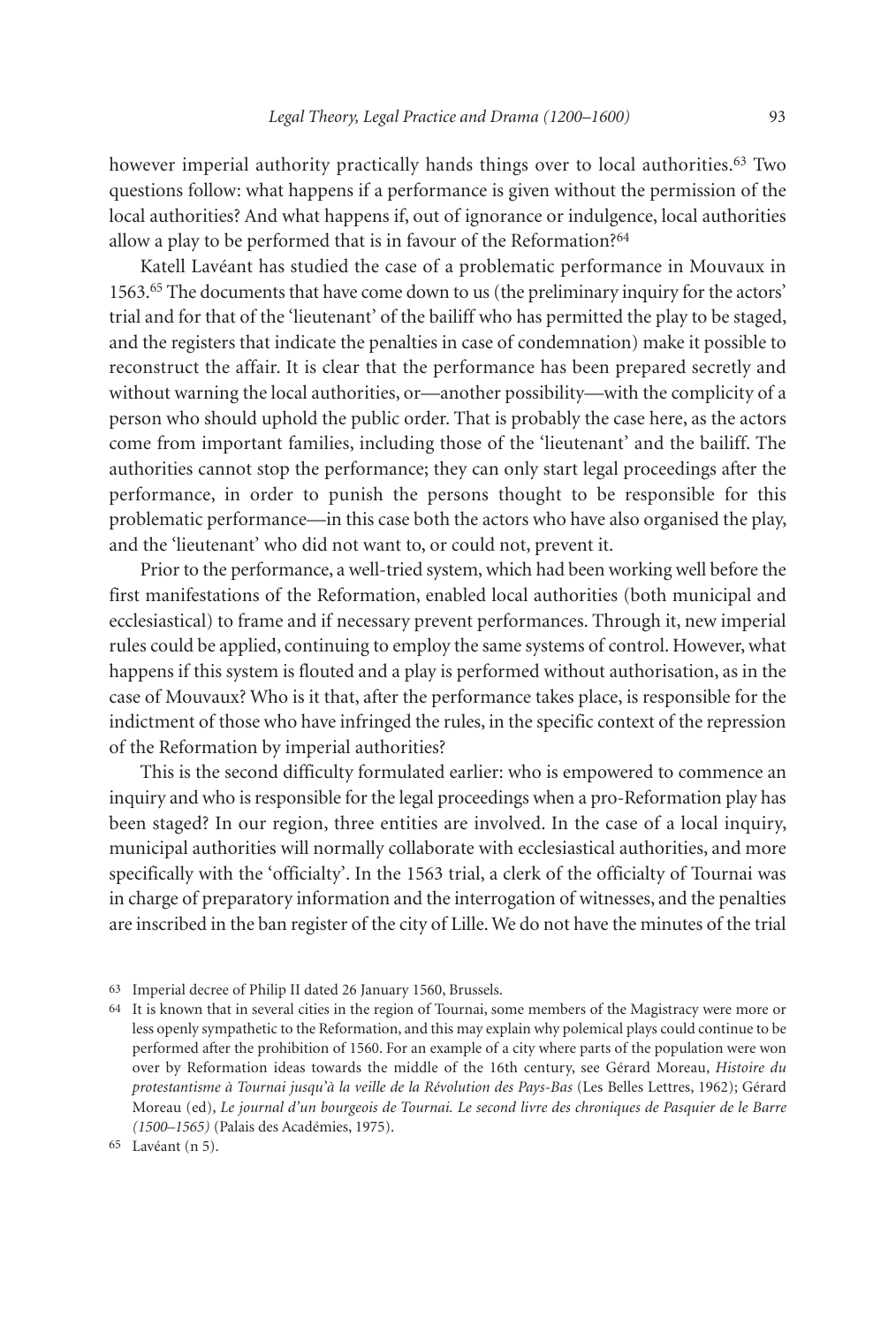itself, but it is probable that the accused would have been tried by a civil court (as was the case with inquiries during the Inquisition, as we will see). A copy of the inquiry documents was sent for information to the Governance of the Low Countries, representing Philip II in Brussels: this is how we still have a copy of the witness statements.

However, other institutions appear in the documents, because the Inquisition could take responsibility for inquiries into cases of scandalous plays. In our context, the Emperor appointed the general inquisitors, and they controlled the adjunct inquisitors who operated at the local level. Thus, even though the Inquisition fell under the power of the Pope, it reported to the Emperor. Inquisitors frequently opened inquiries into scandalous performances, especially in Flanders. The procedure in cases of suspected heresy was the following: the inquisitor interrogated the suspects, and then handed them over to civil justice if they were found guilty. Municipal authorities did not appreciate this invasion into their domain of jurisdiction. They were no longer responsible for the inquiry and the verdict of justice, only for the penalty. Municipal authorities had a tendency to contest the jurisdiction of the Inquisition in certain cases, in order to entrust the inquiry to ecclesiastical authorities like the officialty. These authorities also resented another ecclesiastical authority taking over part of their responsibilities.66 Finally, it should be added that the Governance itself sent envoys to the towns concerned. These royal commissaries were empowered to prosecute those suspected of protestant heresy. This was a complex situation rather than a well-defined system. We should accept that jurisdictions overlap and even enter into conflict, as each authority wishes to retain control over the procedure in order to preserve its authority.

A certain paradox appears when one studies the contexts of jurisdiction in order to establish the complex links between theatre and justice in the French-speaking Low Countries during the Reformation. First of all, drama was not a separate case amongst problems related to the Reformation. In order fully to understand the status of performances, their effect on the public and their importance in public debate, one should recognise that the control of texts and performances, and even the prosecution of actors or organisers of performances, did not differ fundamentally from the procedure employed for other public expressions in favour of the Reformation—such as singing Psalms translated by Clement Marot in public, or spreading written or printed texts. Of course, in 1560 there was a desire to produce a specific edict to compensate for the fuzziness of all previous ordinances that had not taken into account the specificity of theatrical

<sup>66</sup> Aline Goosens, *Les inquisitions modernes dans les Pays-Bas méridionaux (1520-1633)*, vol 1: *La législation* (Editions de l'Université de Bruxelles, 1997) 175. On the case of an Inquisition tribunal in Flanders that illustrates this functioning of justice, see Johan van de Wiele, 'De inquisitierechtbank van Pieter Titelmans in de zestiende eeuw in Vlaanderen' (1982) 97 *Bijdragen en mededelingen betreffende de Geschiedenis der Nederland* 19–63; Johan van de Wiele, 'Het optreden van inquisiteur Pieter Titelmans en zijn inquisitierechtbank in het Westkwartier en Waals-Vlaanderen tussen 1545 en 1566' (1987) 12 *De Franse Nederlanden* 67–80.